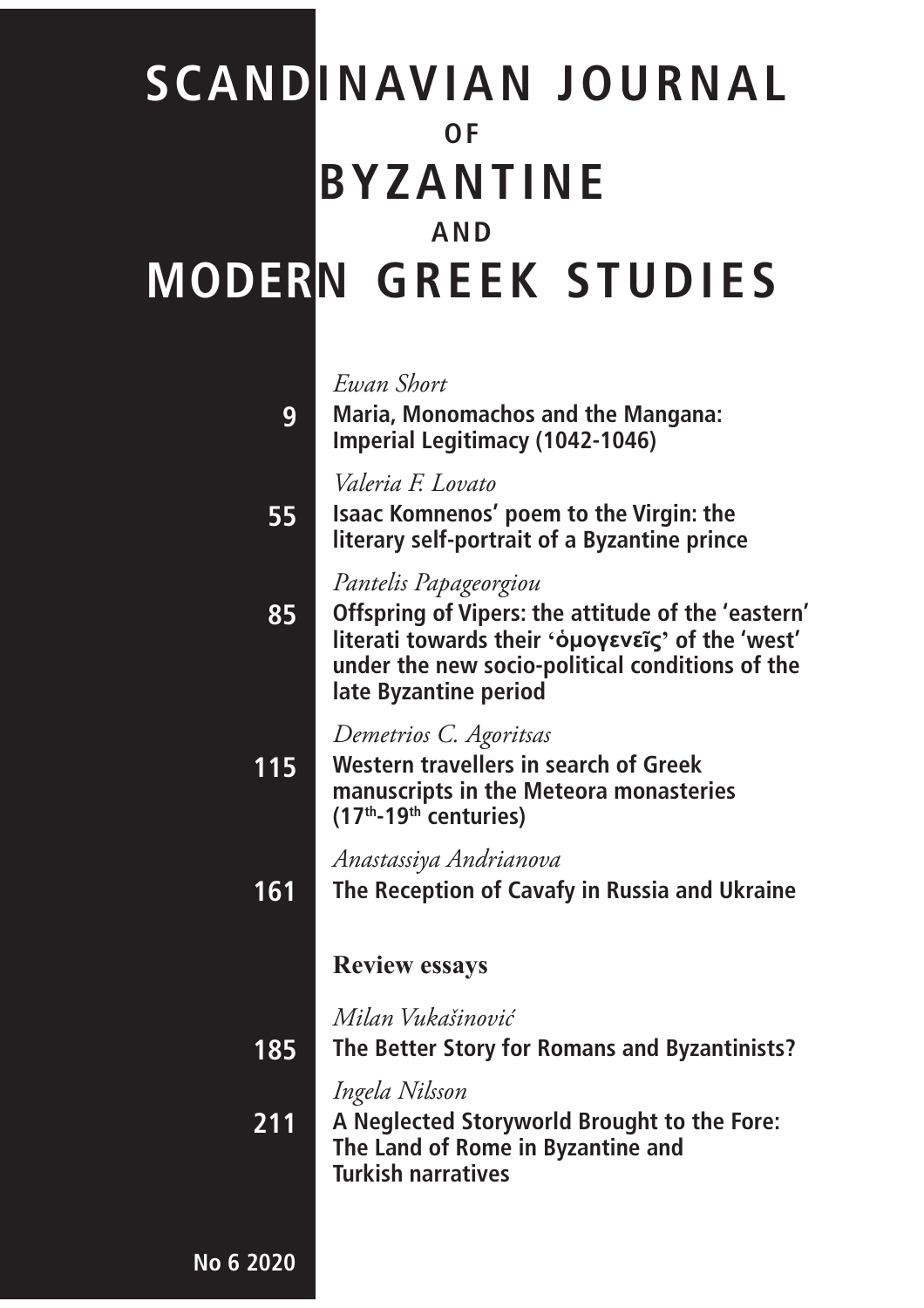## *Offspring of Vipers*: the attitude of the 'eastern' literati towards their ' όμογενεῖς' of the 'west' under the new socio-political conditions of the late Byzantine period

### *Pantelis Papageorgiou*

The dissolution and the fragmentation of the Byzantine empire<br>in 1204 by the Crusaders resulted in a redefinition of the Byz-<br>antines' self-identification on account of their juxtaposition to<br>the Letin inveders LAt this hi in 1204 by the Crusaders resulted in a redefinition of the Byzantines' self-identification on account of their juxtaposition to the Latin invaders.<sup>1</sup> At this historical turning-point, a reevaluation of Byzantium's classical heritage had begun which led in a general use of the term "Hellene" among Byzantine intellectuals.<sup>2</sup> As a result, this late Byzantine period that started with the Latin domination of Romania is strongly connected to the origins of modern Hellenism by prominent historians.<sup>3</sup>

In these new post-1204 geopolitical terms, new Latin political entities were created in the former imperial territory; In addition, there were also three states, unrelated to each other in their origin, whose leaders claimed the continuity of the Byzantine empire. Two of them, Nicaea and Trebizond, were established in Asia Minor and the third in the Greek northwestern frontiers, in Epirus. It should be noted that those three Byzantine states fought against the western conquerors separately. Moreover, they were often in a conflict not only in the battlefield but also in ideological and political matters on account of their common

<sup>1</sup> Angelov 2005, 300; Gounarides 1986, 254; Laiou 1974, 17; Malamut 2014, 167-168.

<sup>2</sup> *Angelov* 2019, 205; Angold 1975, 65; Beaton 2007, 94; Mergiali 2018, 120; Page 2008, 126; Vryonis 1999, 32-33.

<sup>3</sup> Chatzis 2005, 170, 225; Svoronos 2004, 63, 69-70.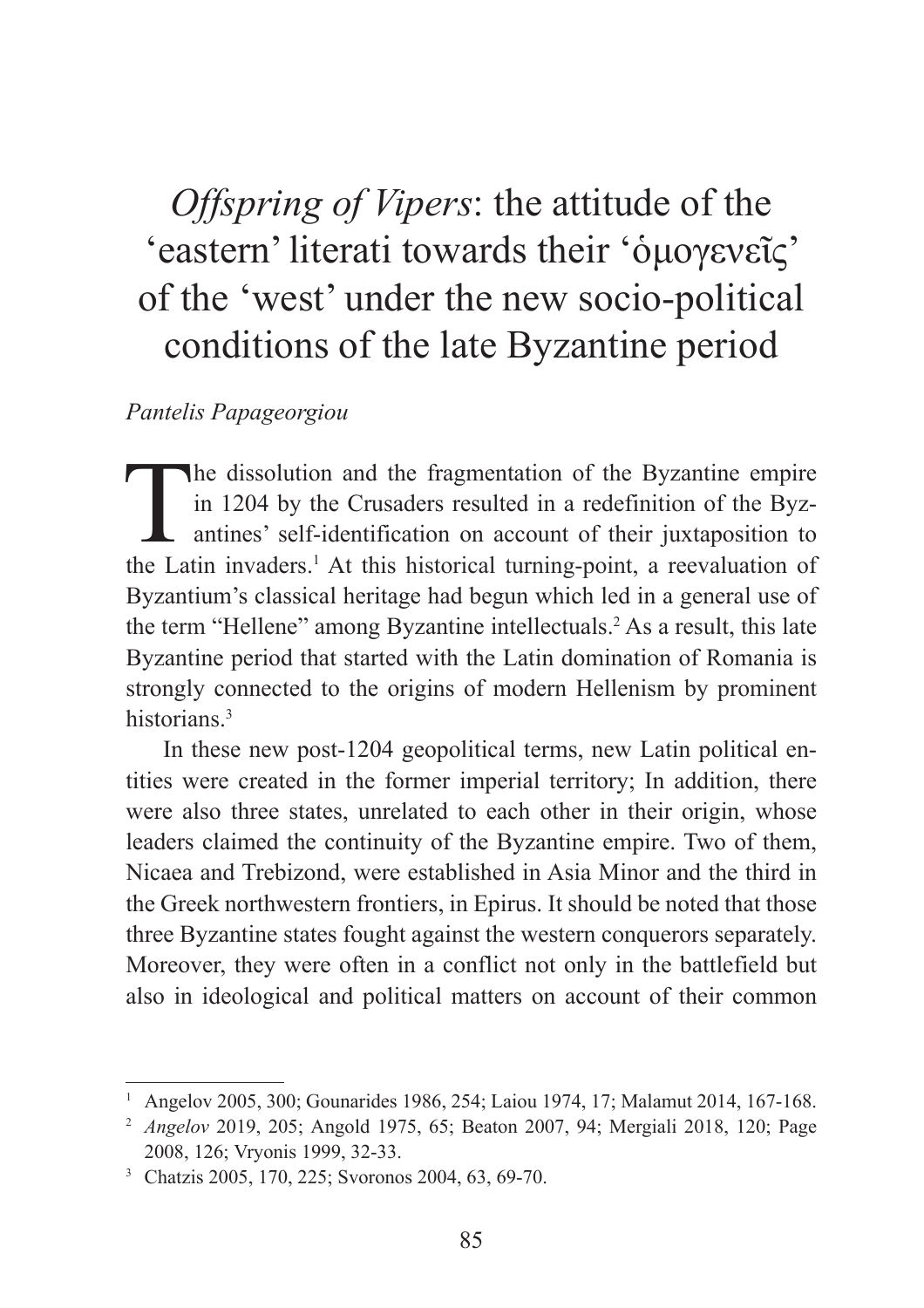goal, i.e. Constantinople's recovery from the Latins. It is also worth highlighting that the Greek national and the European romantic historiography have considered the controversy between the "Greek" states of Nicaea and Epirus as the main cause for the survival of the Latin Empire of Constantinople for more than half a century.4

The collective self-definition of the Byzantines and its social aspects is an issue that has recently generated a great deal of heated debate among scholars.<sup>5</sup> In addition, the varying meanings of key terms, such as *Ῥωμαῖος*, *Ἕλλην*, *Γραικὸς* in Byzantine sources of the late period have been interpreted through different points of view by academics in particular papers and scholarly congresses.6

In this paper we are not concerned with the aforementioned terms in connection with the formation of a neo-Hellenic national consciousness at its incipient stage. The purpose is to focus upon Byzantine learned works originated in the primary "eastern" centers of power, the Nicaean court and after 1261 among the circles of Constantinopolitan literati,<sup>7</sup> in order to reconstruct their point of view of their "western" kindred people (ὁμογενεῖς), primarily the Epirotes. Specifically, this paper will examine exemplary works such as historical texts, orations and autobiographies in order to detect the formal perception of "eastern" erudite of the leading family, the ruling elites and the inhabitants of the state of Medieval Epirus.

To begin with, it is necessary to note that in the post-1204 geopolitical conditions, the traditional meaning of many historical terms had been modified. Significant transformations were clearly illustrated in the writings of the educated elites of Nicaea and Constantinople, where the state of Medieval Epirus (commonly known as "Despotate" in the modern bibliography) was described in geographical terms such as "δύσις"

<sup>4</sup> Miller 1908, 83, 96; Paparrigopoulos 1887, 57-58, 67.

<sup>5</sup> Kaldellis 2017, 174, 207; Stouraitis 2014, 175-220.

<sup>6</sup> Kioussopoulou 2000, 135-142; Papadopoulou 2014, 157-176; Mergiali 2018.

Mergiali 2018b, 61-62, where a commentary of the term "intellectual" related to the Byzantine reality and its uses in the modern bibliography and p. 81, where a classification of representative *types* of literati is detected in Constantinople during the Palaiologan era.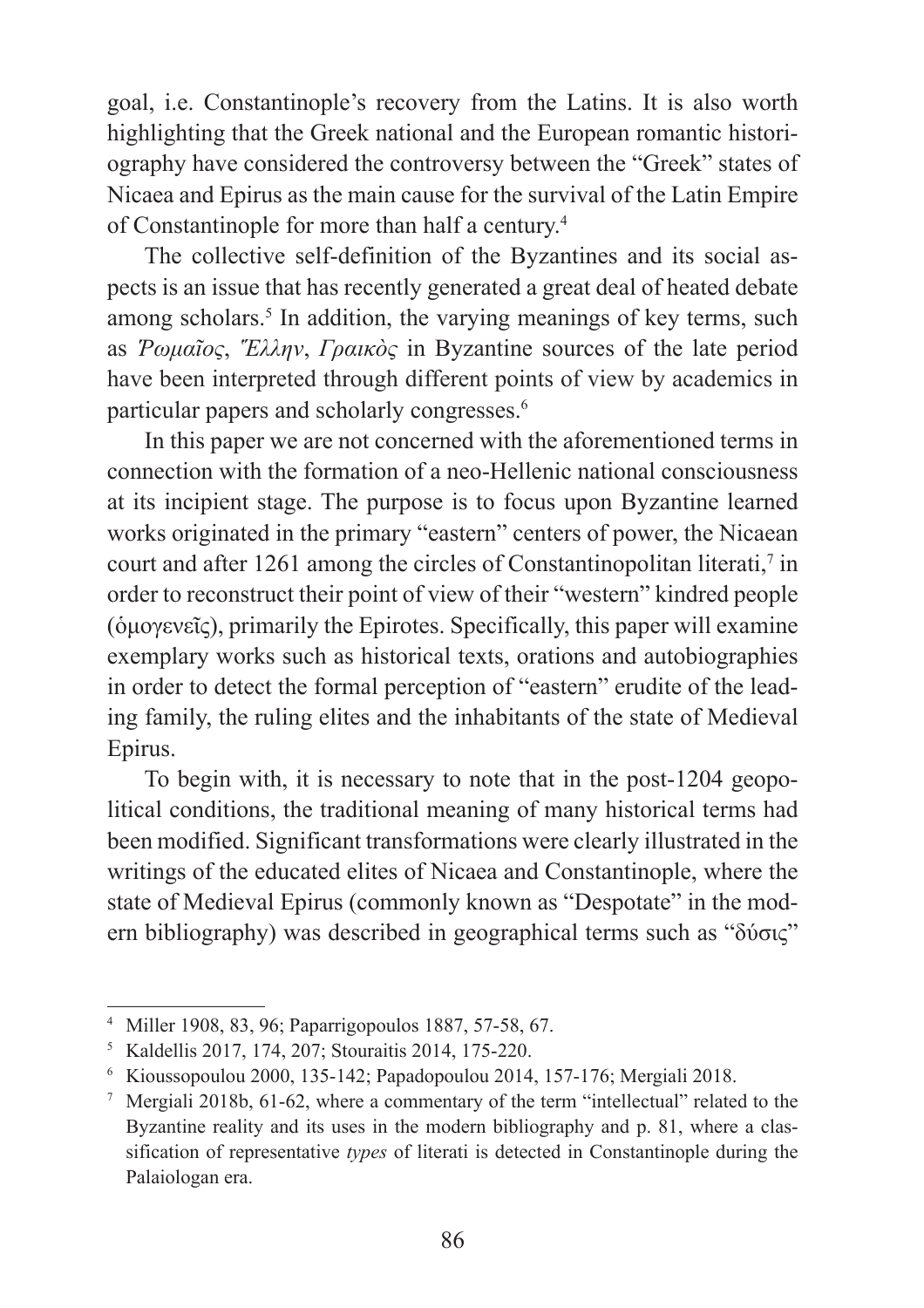or "ἑσπέρα" (west) in contrast to the "ἕω" (east) which was considered to be the legal center of power.<sup>8</sup>

Niketas Choniates by referring to the splitting of the former imperial territory after 1204, included among the "tyrannies" (*τυραννίδας*) that were formed in the western parts of the Greek mainland (*ἑσπέρα*), the state of Medieval Epirus. In effect, he used the verb "usurp" (*ἰδιώσατο*) in order to describe the way that power had been acquired by Michael I Komnenos.<sup>9</sup> It is conspicuous that by choosing this particular terminology, the historian aimed to delegitimize the existence of the state of Epirus and its ruler's power. For this reason, Choniates included Michael among other powerful members of the Byzantine local elites, such as Sgouros and Chamaretos in Peloponnesus, who expressed centrifugal tendencies before Constantinople's fall to the Latins and profited from the new political circumstances.<sup>10</sup>

According to the historian of the Nicaean empire, George Akropolites, the members of the leading family of Komenoi who took control of Epirus were just the rulers of the "western" parts (*τὰ δυτικὰ μέρη/ τὰ ἐν δυσμῇ*) which were occasionally defined by natural boundaries such as mountains or rivers.11 The historian did not outline the nature of their political formation and their power was delineated with geographical terms only. He also denied them any share in imperial power, after the

<sup>&</sup>lt;sup>8</sup> It should be noted that in the sources of the period under study the geographical limits of the terms "δύσις" or "ἑσπέρα" (west) as also the meaning of the adjectives "δυτικός" and "ἑσπέριος" (westerner) vary depending upon the context of the text in which the terms are located. Thus, the terms cannot be limited only as definition of the territories of the state of Medieval Epirus, as it is possible to encompass also cities or fortresses of other "western" areas, such as Macedonia or the so-called "παλαιὰν "H $\pi$ ειρον" (Old Epirus), which were temporarily under the authority of the Byzantine emperors. A more detailed research would surely be a worthwhile undertaking for the future in order to separately clarify the geographical viewpoints of each historian or rhetorician.

<sup>9</sup> Choniates, *Χρονικὴ διήγησις* (ed. van Dieten), 638.

<sup>10</sup> Ibid., 638: *οἱ ἐκ τῶν Ῥωμαίων τύραννοι.*

<sup>11</sup> Akropolites, *Χρονικὴ συγγραφὴ* (ed. Heisenberg & Wirth), 157: *καὶ τὰ ἐν δυσμῇ μέχρι καὶ τοῦ αὐτοῦ τοῦ ȃαξειοῦ ποταμοῦ*; 166: *τῶν οἰκείων ὅρων, εἴτουν τῶν Πυρρηναίων ὀρῶν, ἅ δὴ διορίζει τὴν παλαιάν τε καὶ τὴν νέαν Ἤπειρον τῆς Ἑλληνίδος καὶ ἡμετέρας γῆς*; 171: *τὰ Πυρρηναῖα ὑπερβάντες ὄρη.*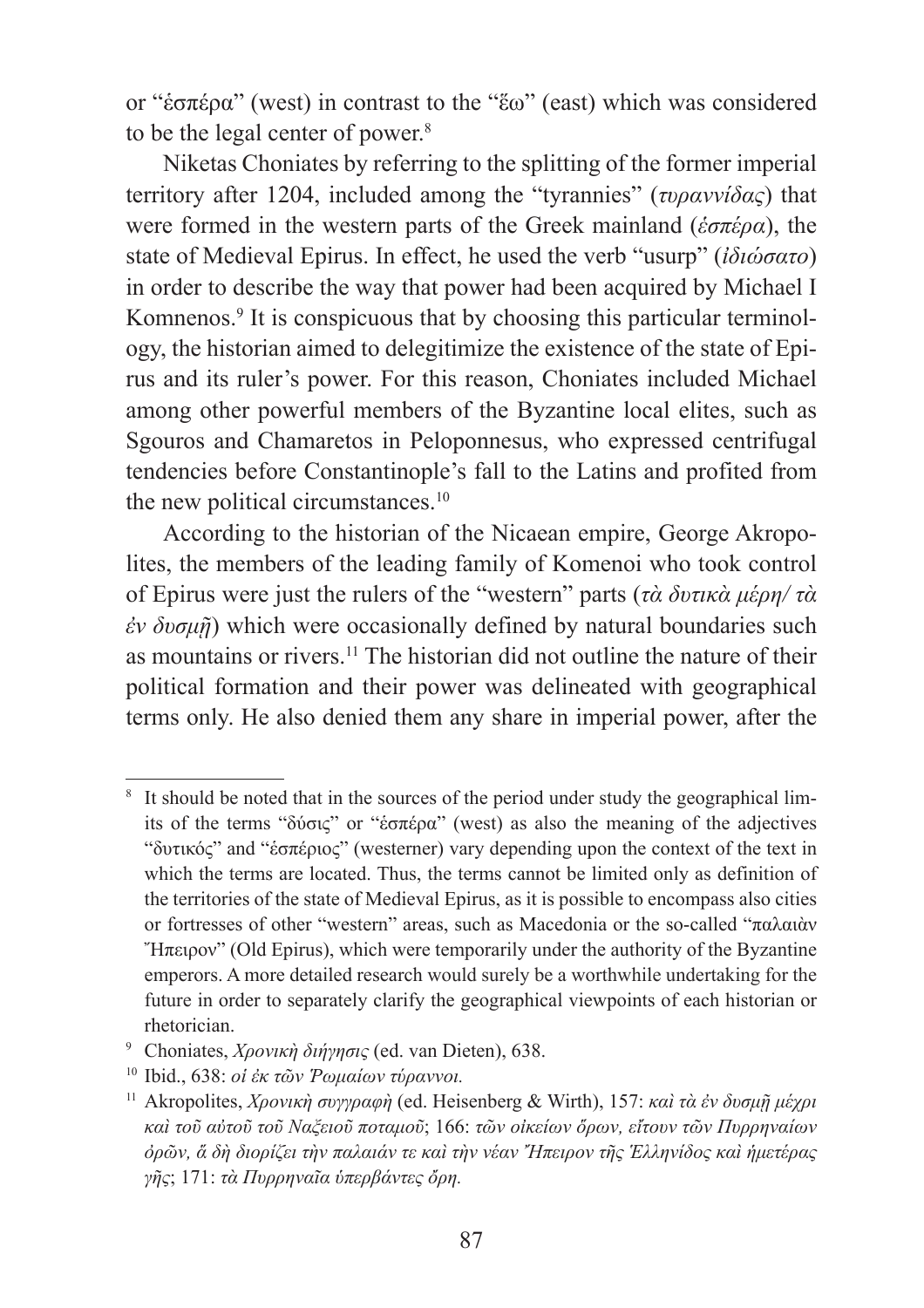integration of the city of Thessaloniki, into their new extended territory whose eastern limit was the city of Adrianople. In this regard, Theodoros Komnenos, after his proclamation and coronation as emperor, was considered to be an usurper (*τῆς βασιλείας σφετερισάμενος*) who acted against the Nicaean political order: *μὴ θέλων μένειν ἐν τῇ οἰκείᾳ τάξει.* 12 The historian implicitly specified the office that the emperor of Thessaloniki should hold: he should be a Despot (*τῶν δευτερείων μετέχειν τῆς βασιλείας*), i.e. Nicaean emperor's territorial delegate in the "western" parts.13 It is worthy of note that before succeeding his brother, Theodoros was a member of the Nicaean ruling elite and he served the emperor Laskaris as the rest of the "Rhomaic people" did (*ὡς καὶ οἱ λοιποὶ τῶν Ῥωμαίων*).<sup>14</sup>

Akropolites, in order to serve the Nicaean ruler's purposes, expressed a derogatory perspective for Theodoros Komnenos; he was described as an irrelevant figure to the imperial tradition (*ἀφυῶς ἔχων περὶ τοὺς βασιλείας θεσμούς*) who handled political affairs as a "barbarian".<sup>15</sup> Moreover, there was a clear emphasis on his universalist pretensions to be the emperor of the "Rhomaic people".16 On the other hand, it must be stressed that the historian, despite his hostility to the emperor of Thessaloniki, praised his victories over the Latins which were beneficial for the Byzantines.<sup>17</sup>

The initial deposition of the royal insignia by Theodoros' successors was followed by the integration of the city of Thessaloniki into the Nicaean territory. This fact gave the opportunity for Akropolites to clearly express his views on his emperor's rivals. Specifically, without defining them by any ethnonym, he presented them as adversaries (*ἐναντιόφρονες*) of the "Rhomaic people". He claimed also that Thes-

<sup>12</sup> Ibid., 33.

<sup>13</sup> Ibid., 34. See Patlagean 2007, 305.

<sup>14</sup> Akropolites, *Χρονικὴ συγγραφὴ* (Heisenberg & Wirth), 24.

<sup>15</sup> Ibid., 34: *βαρβαρικώτερον ταῖς ὑποθέσεσι προσεφέρετο*. See Page 2008, 130.

<sup>16</sup> Akropolites, *Χρονικὴ συγγραφὴ* (ed. Heisenberg & Wirth), 40: *ἐβούλετο γὰρ ὡς βασιλέα ἐκεῖνον πάντας ἔχειν Ῥωμαίους*.

<sup>17</sup> Ibid., 26: *μέγα Ῥωμαίοις ἐγεγόνει βοήθημα* (Latin emperor Peter of Courtenay's defeat in *Ἄλβανον*); 40: *παρέσχε τοῖς Ἰταλοῖς πράγματα*; 41: *πτοίαν πολλὴν τοῖς ȁατίνοις ἐνέβαλε*.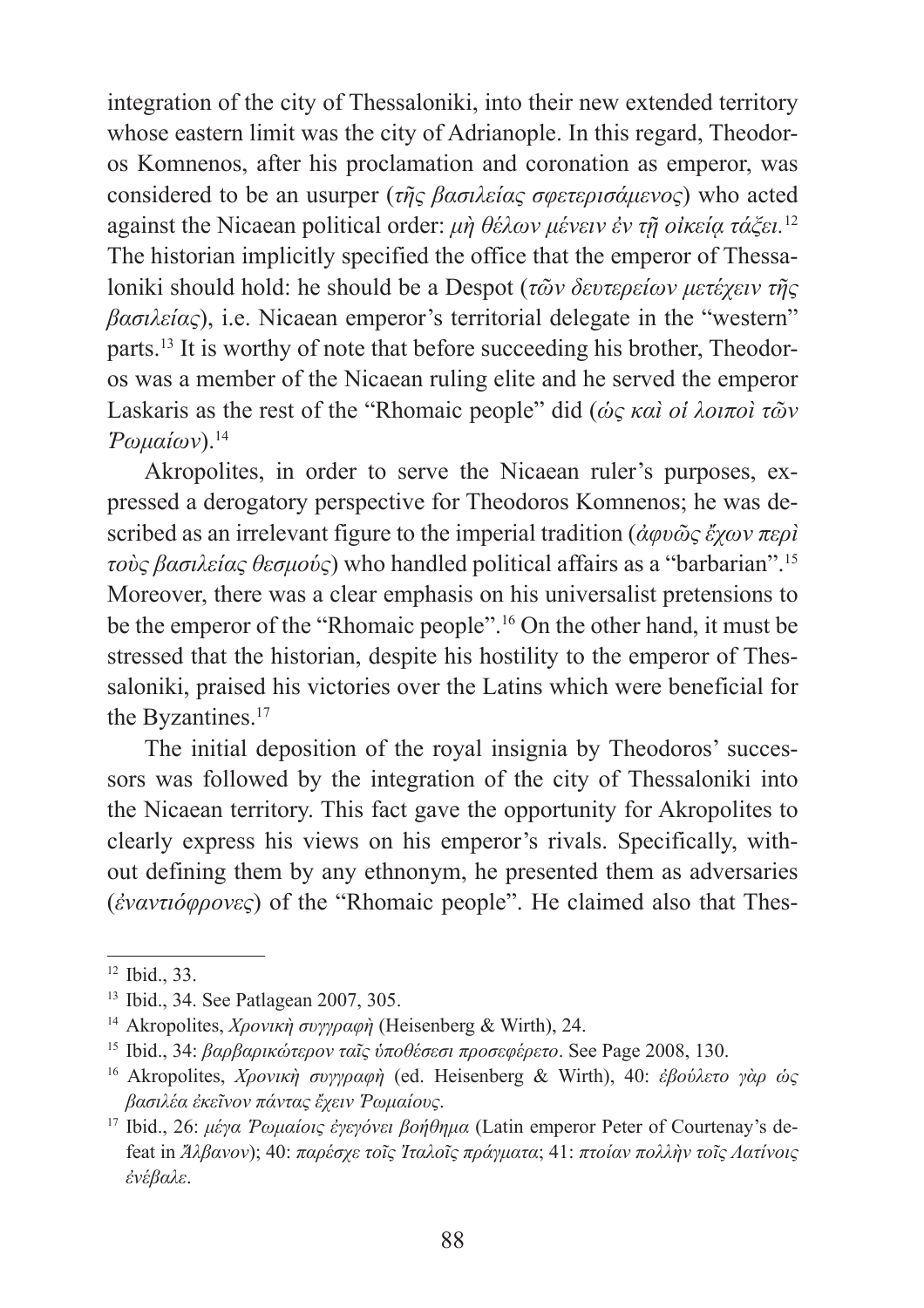saloniki finally came under the rule of the Byzantines. After that, in his eyes, the former occupants of the city, the Epirote rulers, were just dominants ( $\kappa \rho \alpha \tau \sigma \tilde{\nu} \nu \tau \epsilon \varsigma$ ).<sup>18</sup> By mentioning that in the year 1246 the city came under the Byzantine sovereignty, it seems that the historian equated the period of the Latin domination of Thessaloniki to the period that the city was under the dominion of the rulers of Epirus. Thus, he considered them as foreign as the Latins.

The opposition of the Despot of Epirus Michael II to the Nicaean emperor was emphasized by the use of proverbs, which were verified by the ruler's intolerance and treacherous disposition.<sup>19</sup> Deliberately, the Epirote ruler was compared to a black man who cannot turn white (*ὁ Αἰθίοψ οὐκ οἶδε λευκαίνεσθαι*) and to a piece of wood that once it is warped cannot be straight (*τὸ στρεβλὸν ξύλον οὐδέποτ' ὀρθόν*).20 On account of their unreliable behavior and their infidelity, the leading family of Epirus was considered by the Nicaean emperor as the primary opponent of the "Rhomaic power" after Constantinople's fall to the Latins: *οὐκ ἄλλους οἰόμενος εἶναι ἐναντίους τῇ τῶν Ῥωμαίων ἀρχῇ…ἀλλ' ἤ τούτους.* 21

Akropolites' negative views were not limited to the members of the principal family of Epirus. He went further by creating derogatory stereotypes for the inhabitants of the "western" parts (*οἱ τῶν δυτικῶν οἰκήτορες*) in a way that reminded the audience of the stereotypes corresponding to the Latins. The "western" subjects were represented, like the Epirote rulers before*,* as being unreliable and opportunists due to their tendency to surrender to every potential sovereign in order to avoid catastrophes and to maintain their properties.22 Additionally, he portrayed them as having the natural characteristic of incompetence over guarding their cities and as cowardly.23 It is clear that the historian distinguished

<sup>18</sup> Ibid., 83: *ἡ μὲν πόλις Θεσσαλονίκη οὕτως ὑπὸ τὸν βασιλέα γέγονεν Ἰωάννην, μᾶλλον δὲ ὑπὸ Ῥωμαίους. οἱ γὰρ αὐτὴν κρατοῦντες ἐναντιόφρονες Ῥωμαίοις ἐτέλουν.*

<sup>19</sup> Ibid., 143: *ὁ ἀντάρτης Ȃιχαὴλ· ὁ ἀποστάτης Ȃιχαήλ;* 163, 165.

<sup>20</sup> Ibid., 89.

<sup>21</sup> Ibid., 89.

<sup>22</sup> Ibid., 167: *ῥαδίως πᾶσι τοῖς δυναστεύουσι ὑποπίπτοντες. ἐντεῦθεν τοὺς ὀλέθρους ἀποφυγγάνουσι καὶ τὰ πλείω τῶν σφετέρων περιουσιῶν διασώζουσι.*

<sup>23</sup> Ibid., 167: *φύσει γὰρ ὑπάρχει τὸ δυτικὸν γένος πρὸς φυλάξεις ἄστεων μαλθακώτερον.*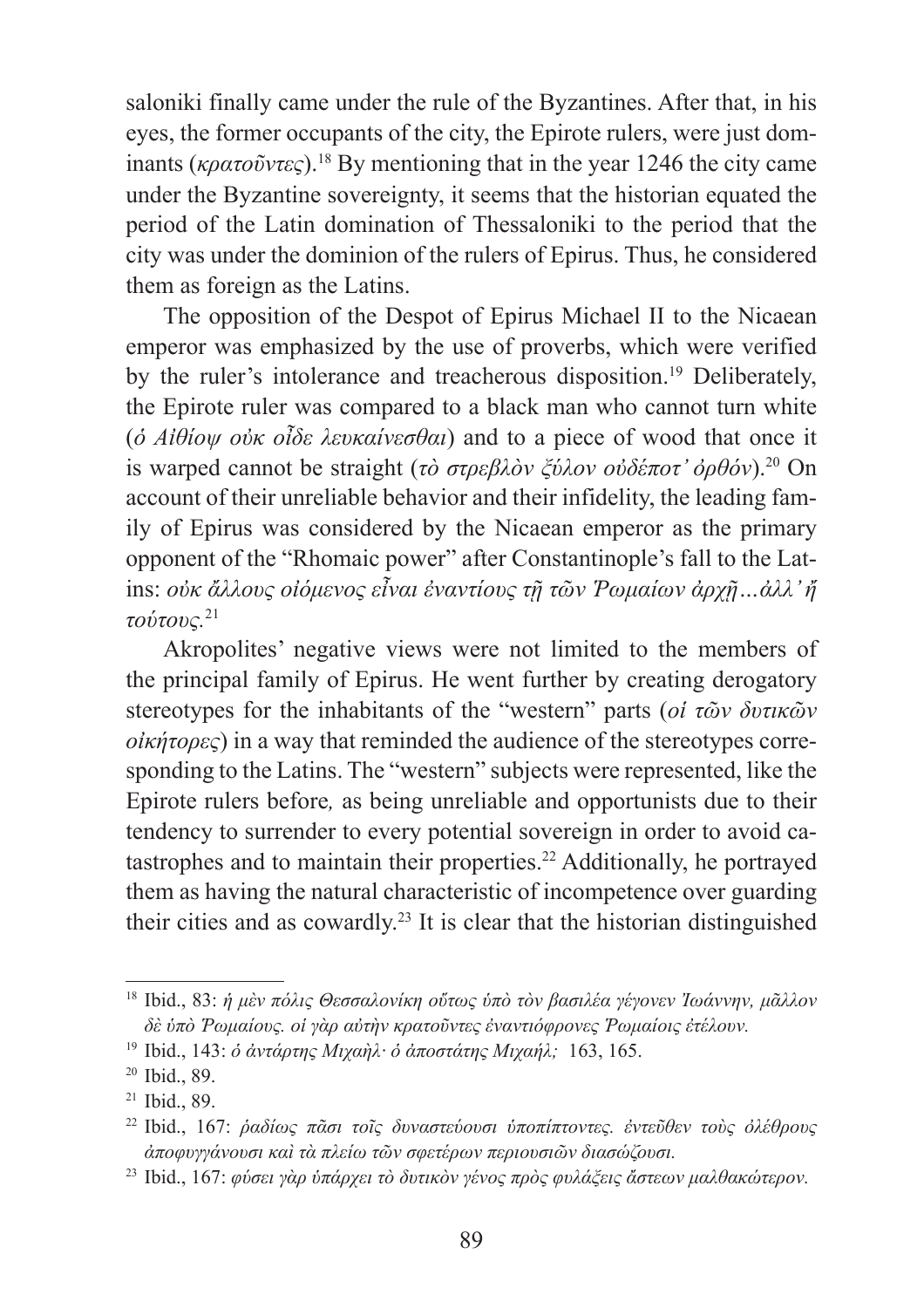the "western" inhabitants from the Byzantines not only by creating the aforementioned pejorative stereotypes but also by delineating the former as a different nation, i.e. as "δυτικὸν γένος" (western nation) having specific natural negative aspects.

The Nicaean historian continued to consider the rulers and the inhabitants of the "western" parts as enemies of the Byzantines throughout his historical work. This is clearly illustrated by the fact that, after the battle of Pelagonia, the recovery of the city of Arta and the refutation of the siege of the city of Ioannina by the "westerners", i.e. the Epirotes, were unfortunate actions for the "Rhomaic affairs" (*ἀρχὴν κακῶν τὰ τῶν Ῥωμαίων εἴληφε πράγματα*). For this reason, Alexios Strategopoulos was sent to the "western" territories to confront their adversaries (*τῶν Ῥωμαίων ὑπεναντίοις*) just before recapturing Constantinople.<sup>24</sup>

Nikephoros Gregoras, referring to the new post 1204 geopolitical terms, presented the rulers of Trebizond and Epirus as the only figures who did not recognize the Nicaean emperor's power. Certainly, the historian considered their territories' natural fortification, remoteness and distance from the royal city as the main reasons for the development of an illegitimate and hereditary power.<sup>25</sup> The members of the leading family of Epirus, the Angeloi, were usually described as one misfortune (*κακὸν*) for the Nicaean empire. The historian focused upon those figures who challenged the Nicaean authority, starting with Theodoros Angelos, who became emperor after the deliverance of the "western" cities (*ἑσπέριαι πόλεις*) from the Latins and the integration of the city of Thessaloniki to his territory.26 The "tyrant" Theodoros was portrayed as a man of action, a rapacious man who plundered the cities of Macedonia and Thrace on his way to Constantinople.<sup>27</sup> His actions were compared to the actions of other "nations" (*ἔθνη*) in the area, the Latins and the

<sup>24</sup> Ibid., 172, 181.

<sup>25</sup> Gregoras, *Ῥωμαϊκὴ ἱστορία* (ed. Schopen), vol. 1, 13-14: *οὗτοι γὰρ … τῆς Ῥωμαϊκῆς ἡγεμονίας τὰ πέρατα λαχόντες ἐκ διαμέτρου, καὶ ἅμα τοῖς τῶν τόπων ὀχυρώμασι σφόδρα τεθαῤῥηκότες, τυραννικώτερον ἐπεπήδησαν τῇ ἀρχῇ, καὶ … καθάπερ τινὰ πατρῷον κλῆρον, αὐτὴν παραπέμψαντες*.

<sup>26</sup> Ibid., 26: *αὐτίκα δὲ καὶ βασιλείας ἑαυτῷ περιτίθησιν ὄνομα.*

<sup>27</sup> Ibid., 26: *ἀνὴρ δραστήριος καὶ καινὰ δεινὸς ἐπινοῆσαι πράγματα, καὶ ἀεὶ τοῦ πλείονος ἐφιέμενος.*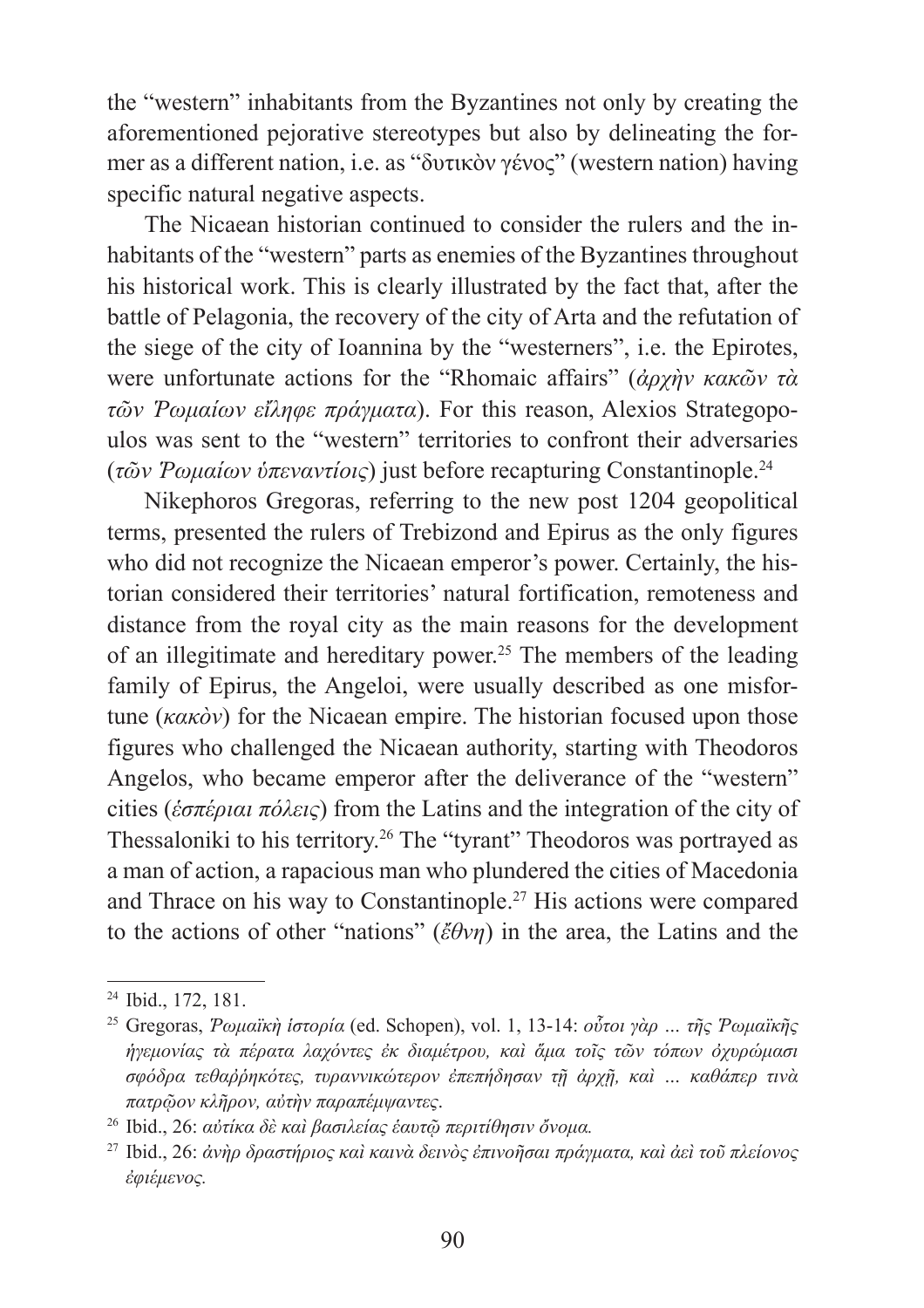Scythes, whose behavior towards the local inhabitants was characterized as very brutal. For this reason, his defeat by the Bulgarians, before invading Constantinople, was considered to be a punishment not only for his contempt for the legitimate imperial power of the Byzantines' and the usurpation of it, but also for his merciless behavior towards people of the same race (*ὁμοφύλους*), who had already suffered from the Latins and the Bulgarians.<sup>28</sup>

Michael II Angelos was a political figure who also preoccupied the historian. He was defined as the illegitimate son of the first ruler of Epirus, the first "apostate" Michael Angelos. The former's power was presented in terms which reflected the exercise of power in the Latin West; for instance, he seemed to be the inheritor of his relatives' territories after their deaths and thus the ruler of Aitolia, Thessaly and their environs.29 After breaking a peace treaty with the emperor John Vatatzes, Michael aimed at the conquest of the "western" cities (*τῶν δυτικῶν πόλεων*) which were subjects to the "Rhomaic emperors" (*τοῖς Ῥωμαίων βασιλεῦσιν*).30 This offensive strategy required the emperor's campaign against the apostate (*ἀποστάτου*) Michael in order to recover the temporarily lost "western" cities. Gregoras, by characterizing cities such as Kastoria and Prespa or fortresses such as Prilep and Velessos as "Rhomaic cities" (*δυτικαὶ τῶν Ῥωμαίων πόλεις*), intended not only to limit the "apostate" ruler into a specific territory but also to present him as an outsider, as an enemy of the Byzantines who had no historical rights in those areas.<sup>31</sup>

The "apostate" Michael capitalized on various conjunctures, continued to attack and to plunder neighboring cities (*Ῥωμαίοις ὑπήκοοι*)

<sup>28</sup> Ibid., 27, 28: *τῆς δίκης ὀψὲ περιελθούσης αὐτόν, ὧν τε τὴν νόμιμον περιεφρόνησε τῶν Ῥωμαίων βασιλείαν … καὶ ὧν τοὺς ὁμοφύλους κακοπραγοῦντας … οὐκ ἠλέησεν, ἀλλὰ δυστυχήμασι δυστυχήματα προσετίθει καὶ φόνοις φόνους.*

<sup>29</sup> Ibid., 47: *τελευτησάσης γὰρ τῆς ἄλλης συγγενείας ἐκείνου πάσης, περιῆλθεν ἤδη πᾶσα ἡ τῶν χώρων ἐκείνων ἀρχὴ εἰς ἕνα τουτονὶ τὸν νόθον Ȃιχαήλ*.

<sup>30</sup> Ibid., 48: *τοὺς οἰκείους ὑπερέβαινε χώρους ἐπὶ πονήρῳ τῶν δυτικῶν πόλεων, αἳ τοῖς Ῥωμαίων βασιλεῦσιν ὑπῆρχον ὑπήκοοι*.

<sup>31</sup> Ibid., 48: *ὡς ἀνάγκην εἶναι ἢ τὸν βασιλέα Ἰωάννην στρατεύειν ἐπ' ἐκεῖνον, ἢ κίνδυνον εἶναι πάσας ὑπὸ τῷ Ȃιχαὴλ τὰς δυτικὰς γενέσθαι πόλεις*.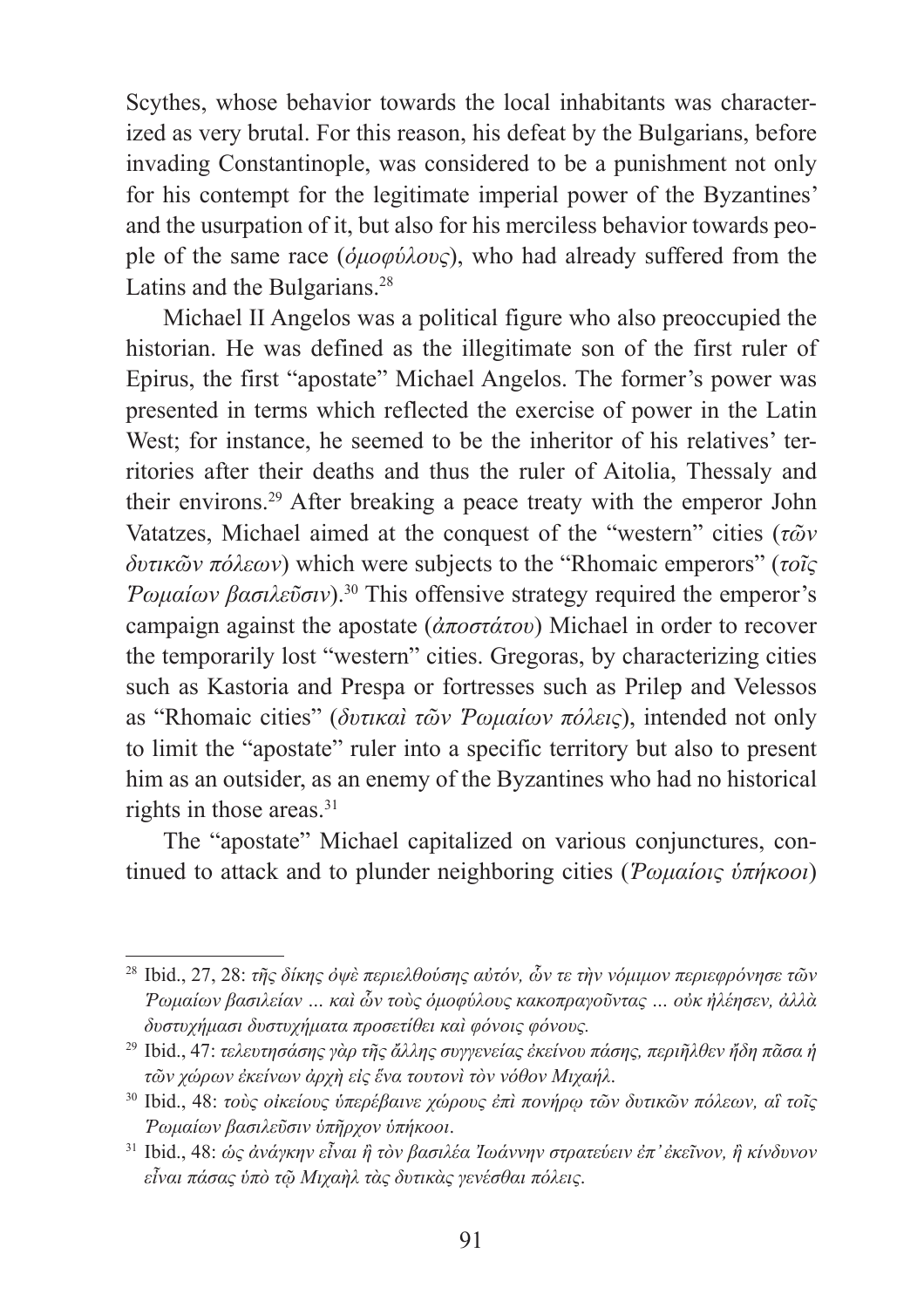to his territory.32 It is worth mentioning that after his son's marriage with the emperor's granddaughter, the title of Despot was assigned to him by Vatatzes as a result of their affinity.<sup>33</sup> After Lakaris' death, his inlaw (*συμπένθερος*), the suzerain of Epirus Despot Michael, having no "Rhomaic people" to confront (*μηδὲ γὰρ ἔχειν Ῥωμαίους ὅπως αὐτὸν ἀποσοβήσωσι*), took advantage of the power vacuum in the Nicaean empire. He entered into an unsuccessful coalition with his sons in law, the prince of Achaia and the king of Sicily, in order to extend his territory to Macedonia and Thrace.<sup>34</sup> The Despot Michael and his Latin allies were defined as adversaries (*πολέμιοι*) of the Byzantines by the historian who also observed the weakness of their coalition in the different origins of the Latins from the ruler of Epirus: *ἑτεροφύλων ὄντων καὶ οὐχ ὁμογενῶν τῷ Ἀγγέλῳ.* 35 Despite this difference, Gregoras avoided clearly naming the suzerain of Epirus as "Ῥωμαῖος": he included him among the adversaries (*πολεμίων*) and always determined him according to the territory over which he exercised his power. In spite of the defeat of the coalition, the "apostate" Michael, compared to a "thorny and malicious sprout of a malicious root" (i.e. the Angeloi family), was again presented as pursuing an "anti-Rhomaic policy" (*κακῶς τὰ Ῥωμαίων διατιθεμένῳ πράγματα*). It was he who finally defeated their armed forces under the leadership of Caesar Strategopoulos.36

Gregoras' views of the nature of the Epirote rulers' power were once again clearly expressed in terms of possession and heredity after the death of the Despot Michael II, who was portrayed as sharing his territory in two parts and bequeathing it between two of his sons.<sup>37</sup> Additionally, after the death of the Latin Despot of Epirus John II Orsini and the integration of his territories in the Byzantine empire his juvenile son rebelled against the emperor because he was deprived of his hereditary

<sup>32</sup> Ibid., 48.

<sup>33</sup> Ibid., 49: *διὰ τὰς τοῦ κήδους μνηστείας*.

<sup>34</sup> Ibid., 71: *ἤλπισε μικρὰ πονήσας μεγάλης ἀρχῆς γενήσεσθαι κύριος*.

<sup>35</sup> Ibid., 74.

<sup>36</sup> Ibid., 83: *καὶ τῆς πονηρᾶς ἐκείνης ῥίζης πάλιν ὑπεφύοντο πονηρὰ καὶ ἀκανθώδη βλαστήματα*; 90.

<sup>37</sup> Ibid., 110: *σχίζει μέντοι καὶ τὴν ὅλην αὐτοῦ ἐπικράτειαν εἰς δύο μερίδας ὧν τὴν μὲν μίαν… ἀφίησι ȃικηφόρῳ τῷ δεσπότῃ … τὴν δὲ ἑτέραν … Ἰωάννῃ τῷ νόθῳ παιδί*.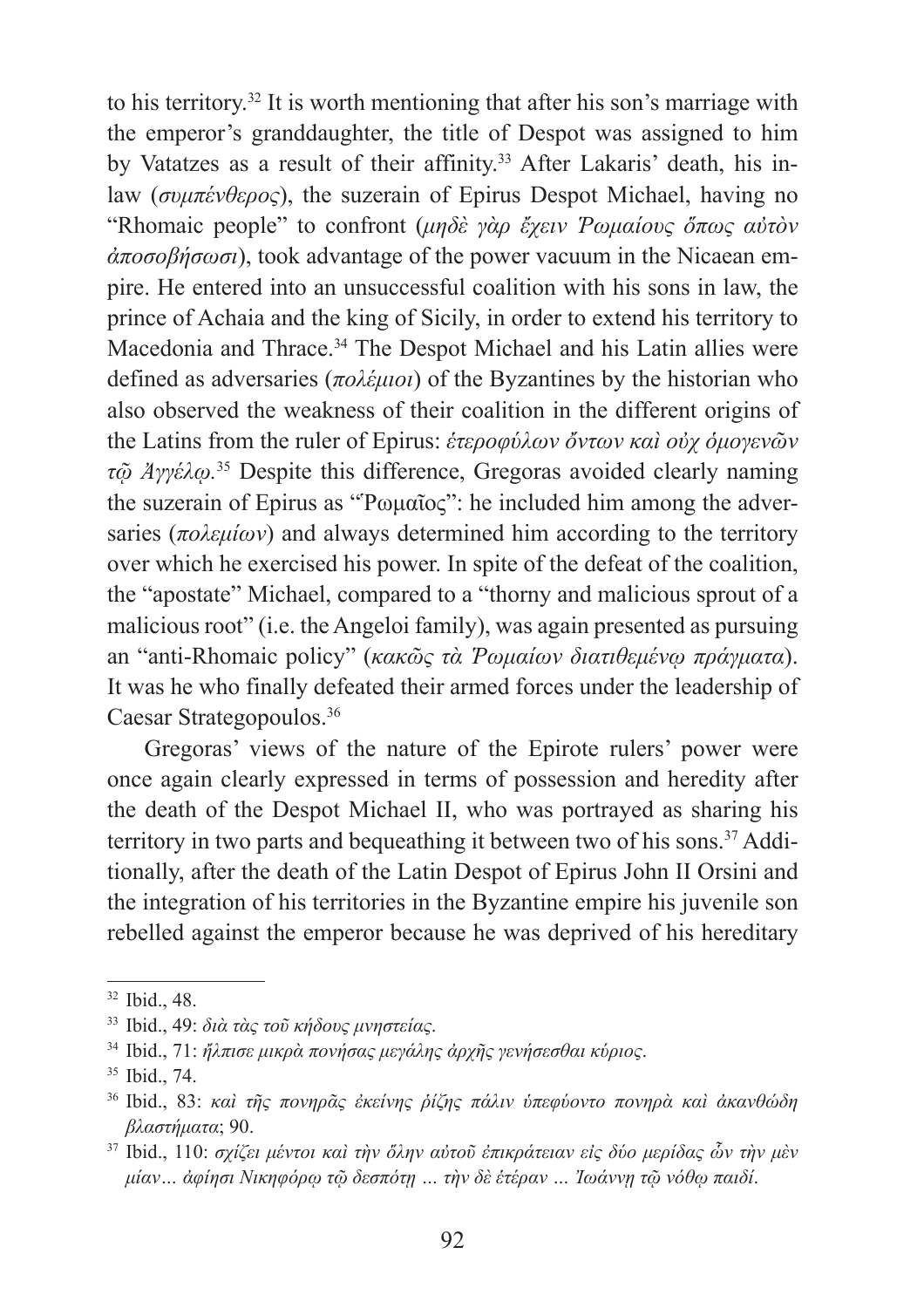patrimony.38 After the revolt's failure, the region of Epirus was submitted to the "Rhomaic authority" (*ὑποχείριος ἐγεγόνει τῇ τῶν Ῥωμαίων ήγεμονία*) and according to the historian, there was not any chance for Nikephoros to recover the power in his father's territories.<sup>39</sup>

According to George Pachymeres, Michael II Angelos was alternately described either as the Despot *of* the "western" parts (*δεσπότην τῶν δυσικῶν*) or as the Despot *in* the "western" parts (*ὁ ἐν τῇ δύσει δεσπότης*).40 Pachymeres' last editor, A. Failler, has shown in one of his papers that the terms "west", "western" and "westerner" in the former's history were exclusively used as a description for the inhabitants of the western parts of the former Byzantine imperial territory and not for the Latins.<sup>41</sup> In this context, Michael II Angelos was presented, like his uncle the emperor Theodoros before him, as claiming the "Rhomaic kingship" under suitable circumstances. Specifically, the historian explained that Theodoros Angelos, whose royal power was limited to the "western" parts (*προβεβασιλευκότος ἐκεῖσε*), took advantage of the political disorder after 1204 and became emperor by recapturing territories from the Latin conquerors.42 The Despot Michael II followed his uncle's example and profited from the political situation in the eastern parts (*τῶν πραγμάτων ἀρρώστως ἐχόντων*), i.e. the power vacuum after Laskaris' death and the weakness of the Latin Empire of Constantinople. He decided to besiege the historical center of the empire and become himself the emperor considering that his noble origin gave him a fundamental

<sup>38</sup> Gregoras, *Ῥωμαϊκὴ ἱστορία* (ed. Schopen), vol. 2, 545, 546: *ὁ μὲν παῖς τοῦ τῆς Ἠπείρου κρατοῦντος πρότερον κόντου Ȁεφαλληνίας … ἐπειδὴ τὸν μὲν πατρῷον κλῆρον ὑπὸ τῷ βασιλεῖ γενόμενον εἶδε … ἀποστασίαν ἐπινοεῖ.*

<sup>39</sup> Ibid., 553-554: *μηδεμίαν ἔχων ἔτι προσδοκίαν ἐπανελθεῖν ἐς τὴν πατρῴαν τοῦ ἡγεμονικοῦ κλήρου διαδοχήν*.

<sup>40</sup> Pachymeres, *Συγγραφικαὶ ἱστορίαι* (ed. Failler & Laurent), vol. 1, 37.

<sup>41</sup> Failler 1980, 116.

<sup>42</sup> Pachymeres, *Συγγραφικαὶ ἱστορίαι* (ed. Failler & Laurent), vol. 1, 115: *τῆς πρώτης ἐκείνης συγχύσεως ξυμπεσούσης Ῥωμαίοις, ἑαυτὸν ἀναλαμβάνει καί, πλείστοις ὅσοις τοῖς κατ' Ἰταλῶν πολέμοις ἐνανδραγαθήσας, τῆς βασιλείας ἐπείληπτο*, and 191: *ὃς καὶ βασιλικῆς ἀναρρήσεως κατὰ δύσιν ἠξιώθη, τοῦ Ἀχριδῶν ταινιώσαντος Ἰακώβου, ἱδρῶσι πλείστοις καὶ σπάθῃ ἐκσπάσας τῶν Ἰταλῶν, τοῖς ἰδίοις προσεποιήσατο.*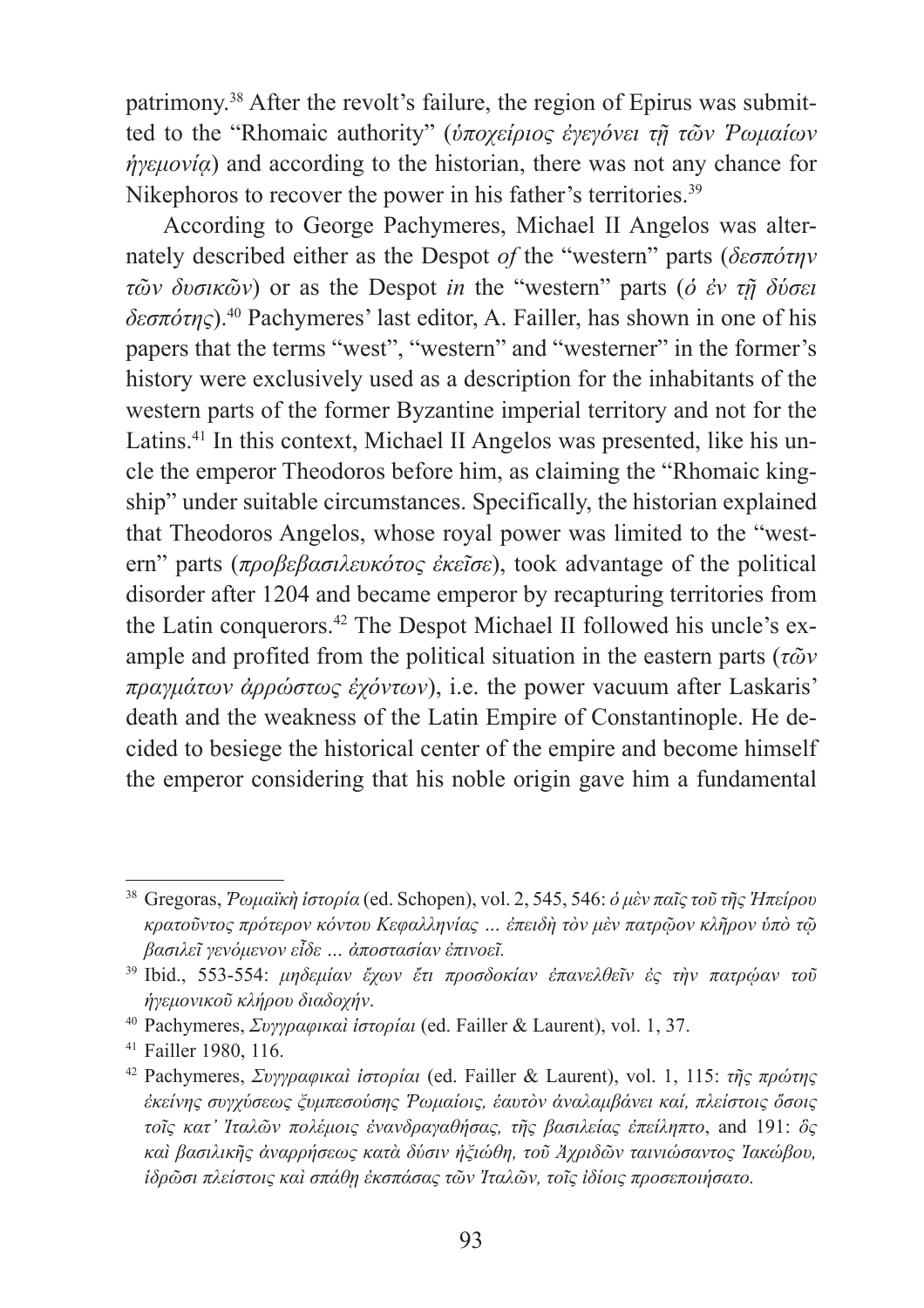advantage: *εὐγενῆ γε ὄντα καὶ τῶν Ἀγγέλων*. 43 The alliance, established for the aforementioned purpose, with his Latin sons in law (the king Manfred of Sicily and the prince Guglielmo of Achaia) failed owing to internal conflicts (*οἱ εἰς ὁμαιχμίαν κληθέντες κατ' ἀλλήλων συνίσταντο*). Inevitably, the Byzantines took control of the "western" parts for a short time because soon after this, the Despot Michael II defeated them and captured their leader Caesar Strategopoulos.44 Oddly enough, this is the only section of the Pachymeres' history in which the "eastern" Byzantines are called "Nicaeans" (*τῶν Νικαέων*) and not "Rhomaic".<sup>45</sup>

The loss of "western" territories and fortresses, which after being detached from the Latins formed the Angeloi's family heritage, could not be accepted by the Despot Michael II. He profited from the changeable nature of the "western" inhabitants (*τὸ … τῶν δυτικῶν εὐρίπιστον*) and led them to revolt (*ἀποκλίνειν*) against the Byzantine power.46 Besides, the unstable political behavior of the "western" inhabitants was noted by the historian on several occasions, particularly when they rebelled against the Byzantine authority.<sup>47</sup> Thus, it is clearly illustrated, that every military expedition for the submission of the "western" areas jeopardized the empire's eastern frontiers.<sup>48</sup>

<sup>43</sup> Ibid., 115, 117: *Ταῦτα τοίνυν ὁ Ȃιχαὴλ ἐν νῷ θέμενος καὶ καταλαζονευθεὶς … βουλὴν βουλεύεται … τῇ πόλει προσσχών, περικαθίσαι καὶ πειραθῆναι κατασχεῖν, καὶ οὕτως βασιλεὺς ἀναγορευθῆναι Ῥωμαίων.*

<sup>44</sup> Ibid., 121: *κατοχυρώσαντες ὡς οἷόν τε πρότερον καὶ τοὺς κατὰ δύσιν τόπους.*

<sup>45</sup> Ibid., 125, 127: *πλείστους τε πεσεῖν τῶν ȃικαέων παρεσκεύασε, πλείστους τε καὶ ἄλλους οὓς μὲν φονεύσας, οὓς δὲ περισχών καὶ αὐτὸν αἱρεῖ καίσαρα.*

<sup>46</sup> Ibid., 191: *τούτων μὴ φέρων ὁ Ȃιχαὴλ στερούμενος…τοὺς κατὰ δύσιν ὑποποιούμενος, εὐχερῶς πρὸς ἑαυτὸν διὰ τὸ καὶ ἄλλως τῶν δυτικῶν εὐρίπιστον ἔπειθεν ἀποκλίνειν αὖθις*.

<sup>47</sup> Ibid., 45: *εὑρίσκει δὲ τὰ τῇδε συγκεχυμένα καὶ πρὸς ἀπιστίαν κλίναντα*, and 283: *Τότε τοίνυν καὶ πάλιν ἀπεπειρᾶτο τῶν δυτικῶν· οὐδὲ γὰρ ἦν, οὐκ ἦν, ἐπὶ ταὐτοῦ μένειν ἐκείνους.* Pachymeres, *Συγγραφικαὶ ἱστορίαι* (ed. Failler & Laurent), vol. 2, 399: *καὶ ἐπεὶ πάλιν ἀνοιδαίνειν ὥρμων τὰ δυτικά*.

<sup>48</sup> Pachymeres, *Συγγραφικαὶ ἱστορίαι* (ed. Failler & Laurent), vol. 1, 283: *καίτοι τῶν κατ' ἀνατολὴν πονούντων, ἅμα δυνάμεσι πλείσταις τὸν δεσπότην ἐκπέμπει*; 317: *ἀσχολουμένου τοῦ βασιλέως τοῖς δυτικοῖς, ὡς δῆθεν ἀνακαλουμένου τῇ βασιλείᾳ τὸ λεῖπον, ἠσθένει τὰ καθ' ἕω*.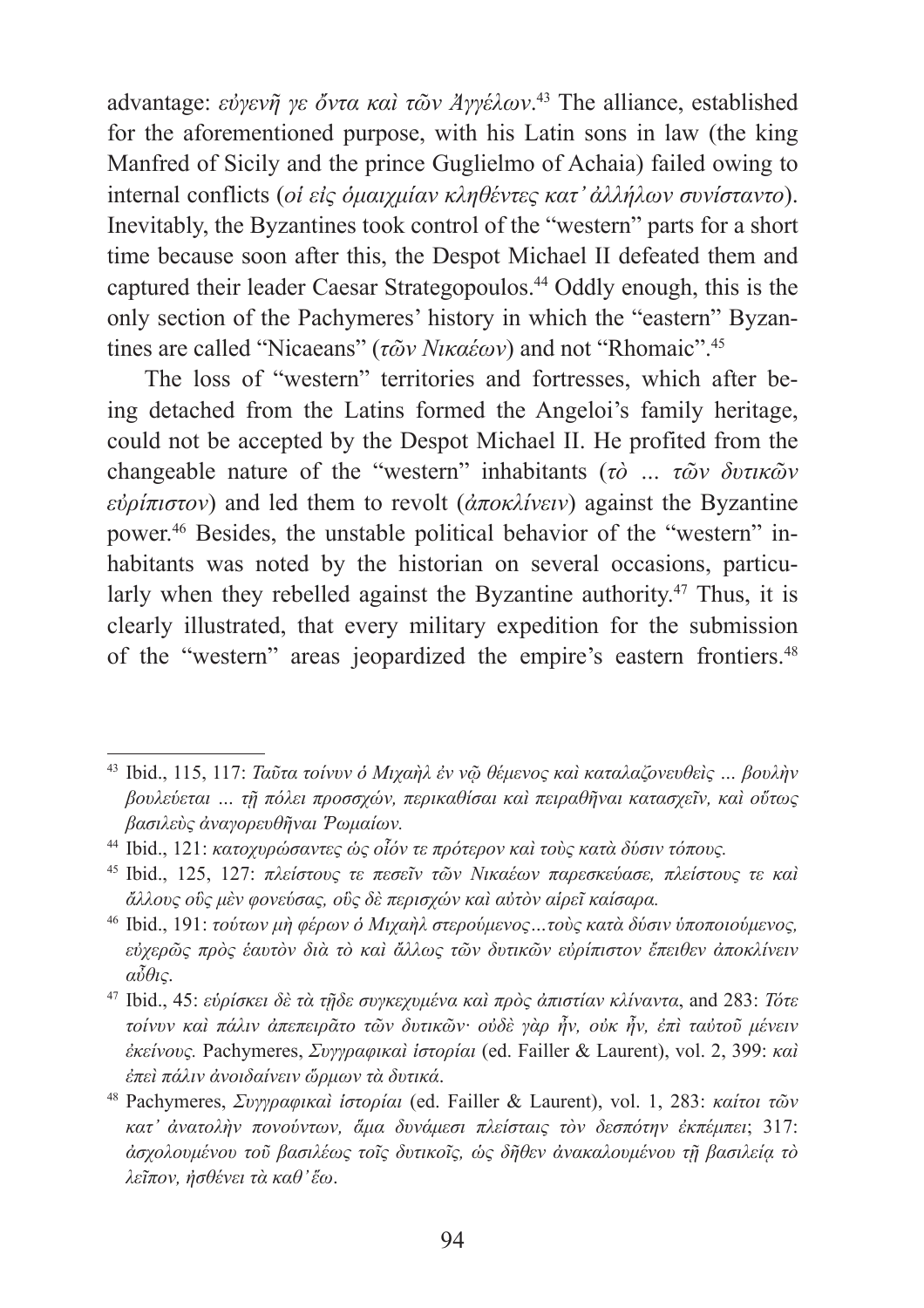After Constantinople's recapture, the emperor Michael VIII Palaiologos laid claim to the western parts of the former imperial territory. In his opinion, there was not any reason for the Despot Michael to maintain his rulership in the "western" territories, given that the emperor was already master of the empire's capital City (*τῆς πατρίδος*).49 Pachymeres analyzed the Despot Michael's argumentation about his rights on his lands (*τὰ κατὰ δύσιν*) during the Latin domination and after the recapture of Constantinople. In effect, during the period before the City's recapture he represented the Despot Michael as arguing that the emperor should have claimed Constantinople rather than the "western" territories.50 After the recapture the Despot was portrayed by the historian as claiming that his parents took control over those lands by cutting them off from the Latins and not from the Byzantines, so they bequeathed them to their children. The historian highlighted the Despot's views about a hereditary combination of territory and power, and noted his denial to surrender control despite the recognition of the emperor's rightful claims.<sup>51</sup> The Despot Michael was depicted as repenting his unstable behavior (*τὰς προτέρας παλιμβολίας*) towards the Byzantines and asking for a peace that he was not willing to respect: *πάλιν τὸν δόλον ἔκρυπτεν*. 52

Of particular interest are also the Patriarch Arsenios Autoreianos' views on the leading family of Epirus and the "western" inhabitants. Pachymeres included in his text a Patriarch's short address to the emperor after his return to Constantinople from a campaign in the "western" parts; in this Arsenios Autoreianos expressed his opposition to civil wars (*ἐμφυλίους πολέμους*), i.e. wars among Christians. For this reason, he advised the emperor not to aim at any civil war and criticized his campaign against the Despot Michael, a fellow Christian.53 Moreover, the

<sup>49</sup> Ibid., 271: *ἔξω που τῆς πατρίδος ὄντος τοῦ βασιλέως, δικαιοῖτ' ἂν κἀκεῖνος τὰ μέρη κατέχειν*.

<sup>50</sup> Ibid., 275: *ἀπαιτητέα γὰρ εἶναι μᾶλλον τὸν θρόνον τοὺς Ἰταλοὺς ἢ ἐκεῖνον τὰ κατὰ δύσιν*. 51 Ibid., 275: *χώραν ἣν οἱ γονεῖς ἐκείνου…προσεκτήσαντο καὶ κλῆρον κατέλιπον τοῖς*

*παισί, πῶς ἂν καὶ δικαίως ἀπαιτούμενος ἀποδῴη*;

<sup>52</sup> Ibid., 285.

<sup>53</sup> Ibid., 315: *Οὐ τοὺς ἐμφυλίους πολέμους ἀπέλεγον μὴ ζητεῖν … Αἱ ὑπὲρ ὑμῶν εὐχαὶ καὶ ὑπὲρ ἐκείνων πάντως, ἐπειδήπερ καὶ μιᾶς μάνδρας ἐστὲ τοῦ Χριστοῦ.*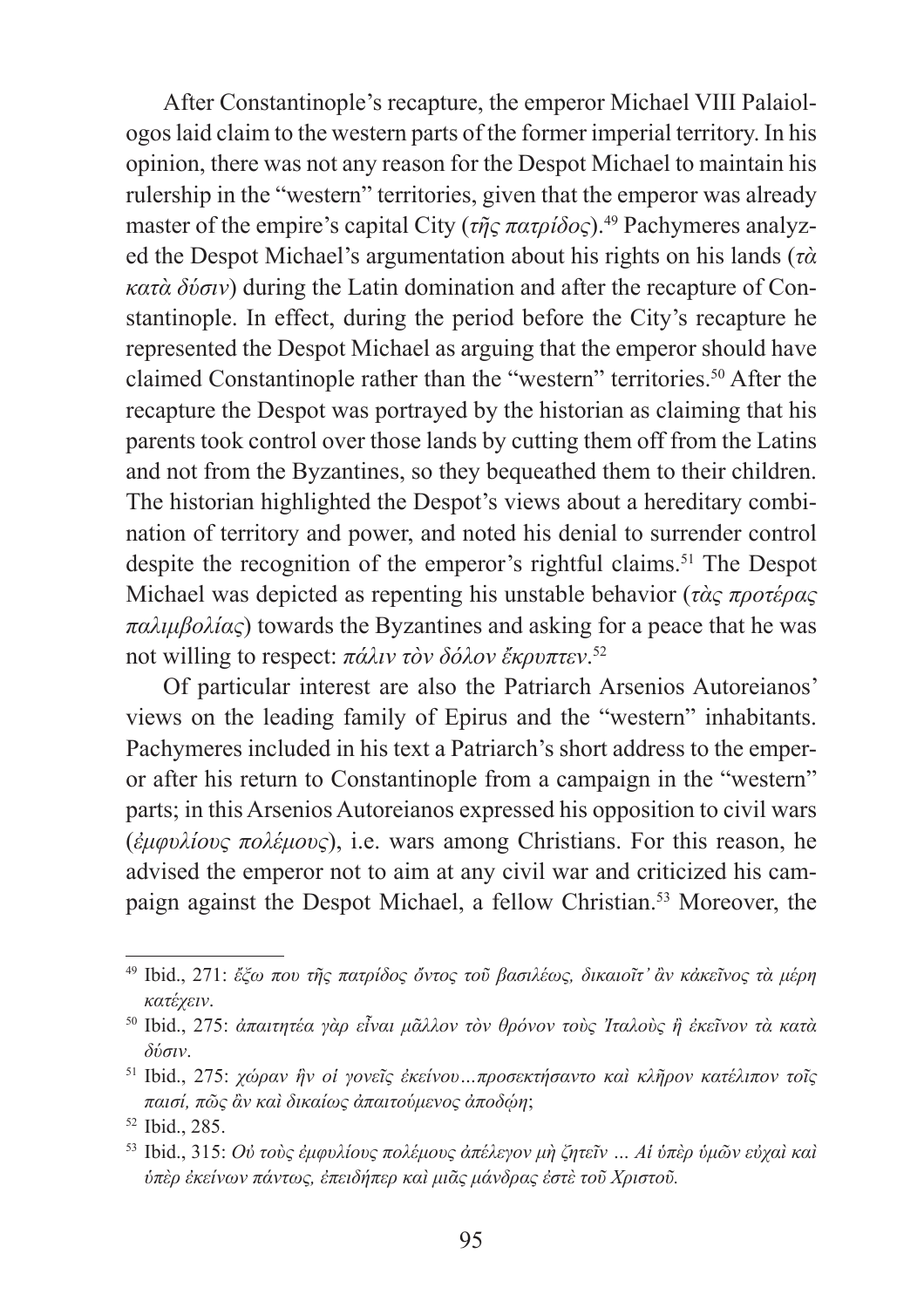Patriarch implied that the "westerners" were not enemies as the emperor thought.54 From the Patriarch's exposition, it is clear that in his eyes the word "φυλή" had religious overtones.

The perception of a hereditary power inscribed in a specific territory was expressed by Pachymeres as it related to the rulers of the "western" parts. For instance, after Despot Michael II's death his power and his territories were divided, although unequally, among his sons.<sup>55</sup> Yet, after the Despot Nikephoros' death (*ὁ ἐν δύσει δεσπότης*) his widow Anna, afraid of various enemies, offered her power and her territories to the Byzantine emperor in exchange for a matrimony to the royal family. It is worth mentioning that Anna (*ἡ κατὰ δύσιν βασίλισσα*) was represented as accepting that her territories could have been integrated, through the proposed matrimony, to the "Rhomaic" imperial territory as a former part of it (*ἀρχαῖα ἐλλείμματα Ῥωμαΐδος*).56 However, the prohibition of the matrimony on account of the already existing family ties between the two parts made Anna turn to Philip d' Anjou, offering him "western" cities and territories as her daughter's dowry.<sup>57</sup>

According to the emperor and historian John Kantakouzenos, after the empire's dissolution in 1204 whilst the "Rhomaic kingship" was restricted in the east (*πρὸς ἕω*) by the Latins, some local rulers had profited from the circumstances by usurping the power in "western" provinces (*τῶν ἑσπερίων ἐπαρχιῶν*). Among them were the Angeloi who had appropriated the power in "Ἀκαρνανία"*.* 58 Indeed, with the term "Akar-

<sup>54</sup> Ibid., 315: *οὓς μὲν ὡς ἐχθροὺς ἐζήτεις, οὐκ ἐχθραντέοι πάντως δικαίως.*

<sup>55</sup> Pachymeres, *Συγγραφικαὶ ἱστορίαι* (ed. Failler & Laurent)*,* vol. 2, 399: *τοῦ δεσπότου Ȃιχαὴλ ἐξ ἀνθρώπων γεγονότος καὶτὸν μὲν ȃικηφόρον ἐπὶτῇ ἰδίᾳ ἀρχῇ καταλείψαντος, τῷ δέ γε νόθῳ Ἰωάννῃ χώραν οὐκ ὀλίγην διανενεμηκότος ἰδίᾳ*; 559: *Δημήτριος μὲν … μοῖρα τῶν τοῦ πατρὸς χωρῶν προσκεκληρωμένη οὐκ ἀποχρῶσα τῷ μεγέθει τῆς κατ' αὐτὸν ἀξίας*.

<sup>56</sup> Pachymeres, *Συγγραφικαὶ ἱστορίαι* (ed. Failler & Laurent), vol. 3, 225, 227: *ἀποστέλλειν πρὸς βασιλέα … ὥστε τὸν νέον βασιλέα γαμβρὸν ἐκείνῃ γενέσθαι, καὶ πᾶσαν χώραν καὶ ἑαυτὴν καὶ παῖδα ὡς ἀρχαῖα ἐλλείμματα Ῥωμαΐδος ἐγχειρίζειν*.

<sup>57</sup> Ibid., 450: *τὸν τοῦ Ȁαρούλου υἱὸν ἐπεγαμβρεύσατο Φίλιππον … καὶ πόλεις ἦσαν καὶ χῶραι τὰ εἰς προῖκα δοθέντα*.

<sup>58</sup> Kantakouzenos, *Ἱστορίαι* (ed. Schopen), vol. 1, 520-521: *βασιλεία μὲν ἡ Ῥωμαίων ὑπεχώρησε πρὸς ἕω· Ἀκαρνανίας δὲ τὴν ἀρχὴν Ἄγγελοι προσεποιήσαντο ἑαυτοῖς καὶ ἄλλοι ἄλλας τῶν ἑσπερίων ἐπαρχιῶν, ὧν ἕκαστοι ἔτυχον ἐπιτροπεύοντες.*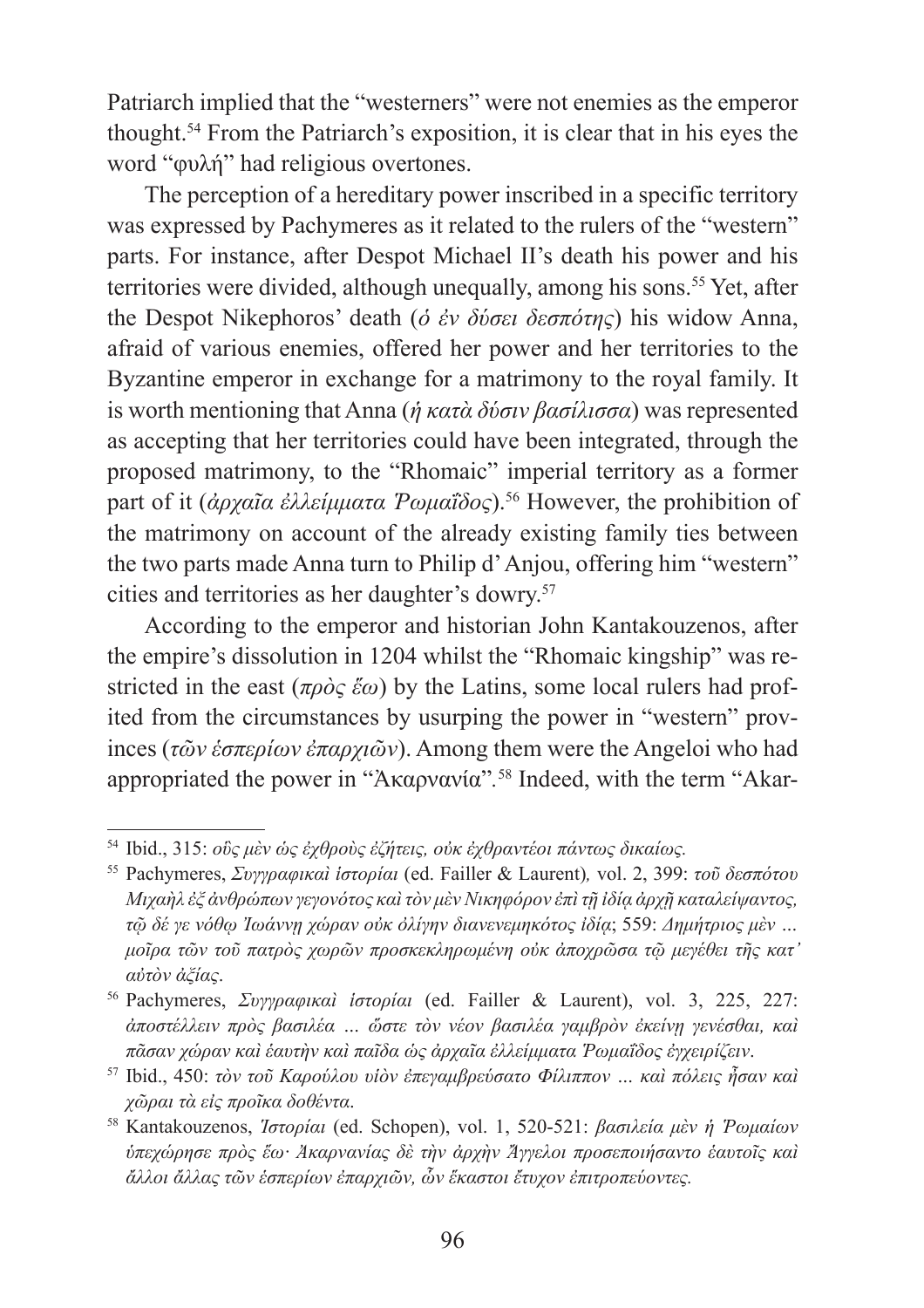nania" Kantakouzenos seems to designate the large region of Medieval Epirus, which was a section of the "ἑσπέραν", i.e. the western parts of the empire.59 At a critical juncture (ca 1337-1340), when some cities of "Akarnania" rebelled against the Byzantine authority, Kantakouzenos, as *megas domestikos* still, reminded the leaders of the rebels that this region was unjustly (*ἀδίκως*) cut off from the empire in 1204 by the first apostates (*άποστησάντων*), the Angeloi.<sup>60</sup> He drew special attention to the fact that the Angeloi did not liberate Epirus from the barbarians but usurped the power of a region submitted to the "Rhomaic emperors".<sup>61</sup> In addition, despite the recapture of Constantinople in 1261 and the operations of the two first Palaiologan emperors, "Akarnania" was not integrated into the restored empire; on the contrary, the Byzantine emperors had many losses fighting against the "Akarnanians" (*Ἀκαρνάσι*).<sup>62</sup> By using this term or the wider term "westerners" (*ἑσπερίους*) the historian defined the inhabitants of Epirus. For instance, he used the term "Akarnanians" in order to describe the ruling elites of the cities of Epirus and a division between them at a critical juncture of the 14<sup>th</sup> century. It is clearly illustrated that they were divided in those who supported the independence of their cities and those who preferred to integrate them into the imperial territory.63 The inhabitants of the cities of Epirus and of other "western" cities were described by Kantakouzenos with an alternative but more general term: they were the "westerners" (*ἑσπέριοι*). For example, the emperor Andronikos III led a campaign in the "western" parts

<sup>59</sup> Ibid., 496: *πρὸς τὴν ἑσπέραν, ἐλπίσαντα Ἀκαρνανίαν ὑποποιήσειν ἑαυτῷ*.

<sup>60</sup> Ibid., 502: *τῶν πρώτως αὐτὴν ἀποστησάντων αὐθαδείᾳ καὶ ἀγνωμοσύνῃ τῇ πρὸς βασιλέα εἰς ἰδίαν ἑαυτοῖς ἀρχὴν περιποιησαμένων καὶ κρατυναμένων*.

<sup>61</sup> Ibid., 520: *Ἀγγέλους γὰρ οὐκ ἀπὸ βαρβάρων Ἀκαρνανίαν ἐλευθερώσαντας κτήσασθαι συνέβη τὴν ἀρχήν, ἀλλ' ὑποχειρίους ὄντας Ῥωμαίων βασιλεῦσι … σφετερίσασθαι τὴν ἀρχὴν διὰ τὸν ἐπενεχθέντα τότε παρὰ ȁατίνων Ῥωμαίοις πόλεμον*.

<sup>62</sup> Ibid., 504.

<sup>63</sup> Ibid., 499: *λόγος Ἀκαρνάσι πολὺς ἐγίνετο … οἱ μὲν μὴ δέχεσθαι ὑπὸ βασιλεῖ ὑποχειρίους γίνεσθαι … οἱ δὲ ἀντέλεγον*; 509: *οἱ παρὰ Ἀκαρνάσι μὴ βουλόμενοι δουλεύειν βασιλεῖ … καιρὸν ἑαυτοῖς πρὸς νεωτερισμὸν εἶναι*; 519: *οὔτε δίκαια οὔτε συμφέροντα οὔθ' ἑαυτοῖς οὔτε τοῖς ἄλλοις Ἀκαρνάσιν*. For the political orientations of the leading family and the ruling elites of cities of Medieval Epirus during the critical years 1337-1340, see Papageorgiou 2021 (under publication).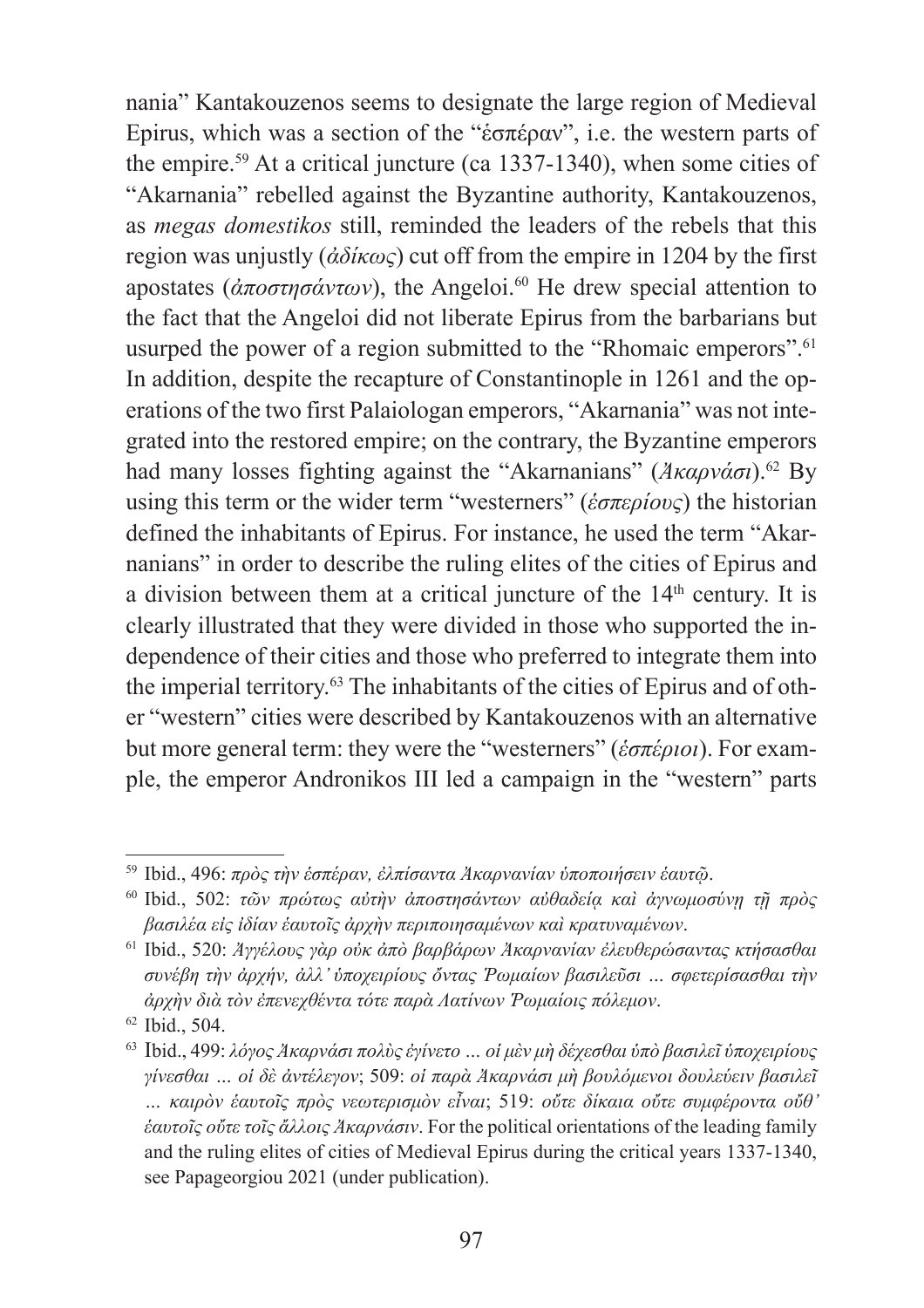(*ἑσπέρας*) against the Albanians in 1337 because they plundered Byzantine cities and provoked problems for the "westerners": *τοὺς ἑσπερίους ἀδικεῖν*. 64 Remarkable is the fact that the Albanians were described as politically unstable and rebels, i.e. with the same characteristics in which the "westerners" were represented.<sup>65</sup> In effect, during the civil war between the emperor Andronikos II and his grandson (1321-1328), Kantakouzenos suggested to Andronikos III and to his proponents that before invading Constantinople, they had to submit the "western" parts (*τὴν ἑσπέραν*), given the fact that the "westerners" (*ἑσπέριοι*) were by nature apostates (*αὐθόρμητοι πρὸς τὰς ἀποστασίας*) and revolutionaries (*χαίροντες πρὸς τοὺς νεωτερισμούς*); That is to say, they could easily have supported them against the old emperor.<sup>66</sup> Moreover, during Kantakouzenos' reign in the middle of 14<sup>th</sup> century, when John V Palaiologos was appointed governor of Thessaloniki, his mother Anna of Savoy expressed fears for her son's exposure to dangerous influences. Certainly, she was afraid of the malice of the "westerners" (*τῶν ἑσπερίων τὴν μοχθηρίαν*) and their preparedness for revolution (*ἑτοιμότητα πρὸς νεωτερισμούς*).67 She pointed out that in such an environment John V could be deceived by the "westerners" and a new civil war could have started.<sup>68</sup>

Returning to the subject of the revolution of some cities of Epirus (*ἀποστάσας πόλεις*) against the Byzantine authority at the end of the fourth decade of the  $14<sup>th</sup>$  century, it is worth noting that the viewpoints of the leaders of the rebels are given in *speeches* apart from the main narration, a salient feature of Kantakouzenos' distinguishing his work from many other Byzantine histories.<sup>69</sup> For instance, Kabasilas, the leader of the revolution at Rogoi, was portrayed as having devel-

<sup>64</sup> Kantakouzenos, *Ἱστορίαι* (Schopen), 495, 498: *Ἀλβανοὶ πρότερον τοὺς ἑσπερίους ἠδίκουν*.

<sup>65</sup> Ibid., 495: *Ἀλβανοί, εὐχερεῖς ὄντες πρὸς μεταβολὰς καὶ φύσει νεωτεροποιοί*.

<sup>66</sup> Ibid., 104: *οἵ τε γὰρ ἑσπέριοι…προσχωρήσουσι ῥᾳδίως τῷ νέῳ βασιλεῖ*; 106: *ἥ τε γὰρ ἑσπέρα πολλὴ καὶ πόλεις ἔχουσα πολλὰς καὶ περιφανεῖς … καὶ ῥᾳδίως προσχωρήσει.*

<sup>67</sup> Kantakouzenos, *Ἱστορίαι* (Schopen), vol. 3, 112-113.

<sup>68</sup> Ibid., 113: *μὴ, ὑπ' ἐκείνων ἐξαπατηθέντος τοῦ νέου βασιλέως, στάσις αὖθις καὶ πόλεμος μεταξὺ Ῥωμαίων ἐξαφθῇ*.

<sup>69</sup> Angelou 2013, 263-267.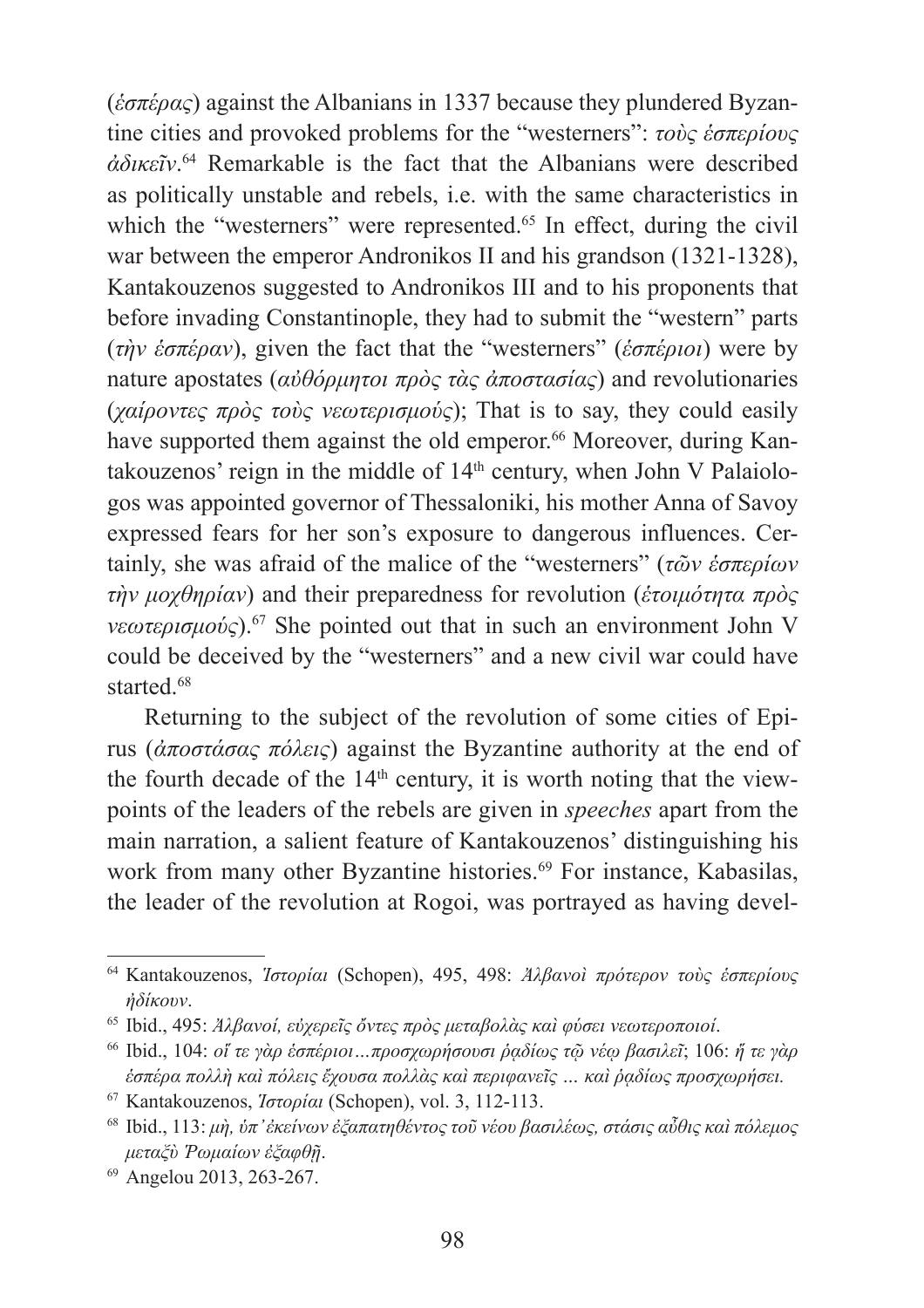oped and prioritized a local patriotism as he was determined to avoid conversing with the "Rhomaic people" (*ἀφίστασθαι Ῥωμαίων*) and to act according to what could be beneficial for himself and the other "Akarnanians" aiming at their liberation from the "Rhomaic servitude" (*τῆς δουλείας Ῥωμαίων*).70 He expressed in public his emphatic anti-Byzantine feelings by claiming that he preferred to die rather than to be subject to the emperor.<sup>71</sup> The rebels of Arta also explained in their speech as constructed by the historian the reason for their defection (*ἀποστασίαν*) by presenting their historical rights in the area. In their opinion, "Akarnania" had been under the power of the Angeloi for a long time and not a part of the "Rhomaic authority": *ἐκ πολλῶν ἤδη βασιλέων μὴ προσοῦσαν τῇ Ῥωμαίων ἡγεμονίᾳ γῆν*. 72 For this reason, they tried to restore Despot Nikephoros to his patrimonial legacy.73 It is also of great importance to note an offer that Kantakouzenos made to the tutor of the Despot Nikephoros, Richard, in order to persuade the rebels of the fortress Thomokastron to surrender. He proposed a matrimony between the young Despot and his daughter which would have resulted in the former's accession to the "Rhomaic" political system on account of the emperor's favor towards him: *περιφανῆ παρὰ Ῥωμαίοις θήσει*. 74

The sources on which this study is based are not limited only to the historical works of prominent Byzantine intellectuals; furthermore, this paper aims to combine the evidence presented so far with data as given by late Byzantine imperial orations, *ekphrasis* of cities and autobiographies. This is important in order to detect the viewpoints of the Nicaean and Palaiologan rhetoricians towards their "western" kindred people (*ὁμογενεῖς*), given the fact that the encomiasts through their speeches propagandized the imperial policy.

<sup>70</sup> Kantakouzenos, *Ἱστορίαι* (ed. Schopen), vol. 1, 513, 514: *ὡς λυσιτελοῦντα δράσειεν ἑαυτῷ τε καὶ τοῖς ἄλλοις Ἀκαρνάσι τῆς δουλείας αὐτοὺς ἐλευθερῶν Ῥωμαίων*.

<sup>71</sup> Ibid., 516: *μᾶλλον ἂν ἀποθανεῖν εἱλόμην, ἢ ἐκείνῳ ὑποχείριος γενέσθαι*.

<sup>72</sup> Ibid., 523.

<sup>73</sup> Ibid., 523: *ȃικηφόρῳ πρὸς τὴν κληρονομίαν τοῦ πατρῴου κλήρου, τὸ ἔργον ὑπέστημεν τουτὶ καὶ τὰς πόλεις βασιλέως ἀπεστήσαμεν*.

<sup>74</sup> Ibid., 532: *ἐγὼ γὰρ αὐτῷ τὴν ἐμὴν κατεγγυήσω θυγατέρα … καὶ βασιλεὺς τῆς εἰς ἐμὲ εὐνοίας ἕνεκα τιμαῖς τε καὶ πολλαῖς εὐεργεσίαις περιφανῆ παρὰ Ῥωμαίοις θήσει*.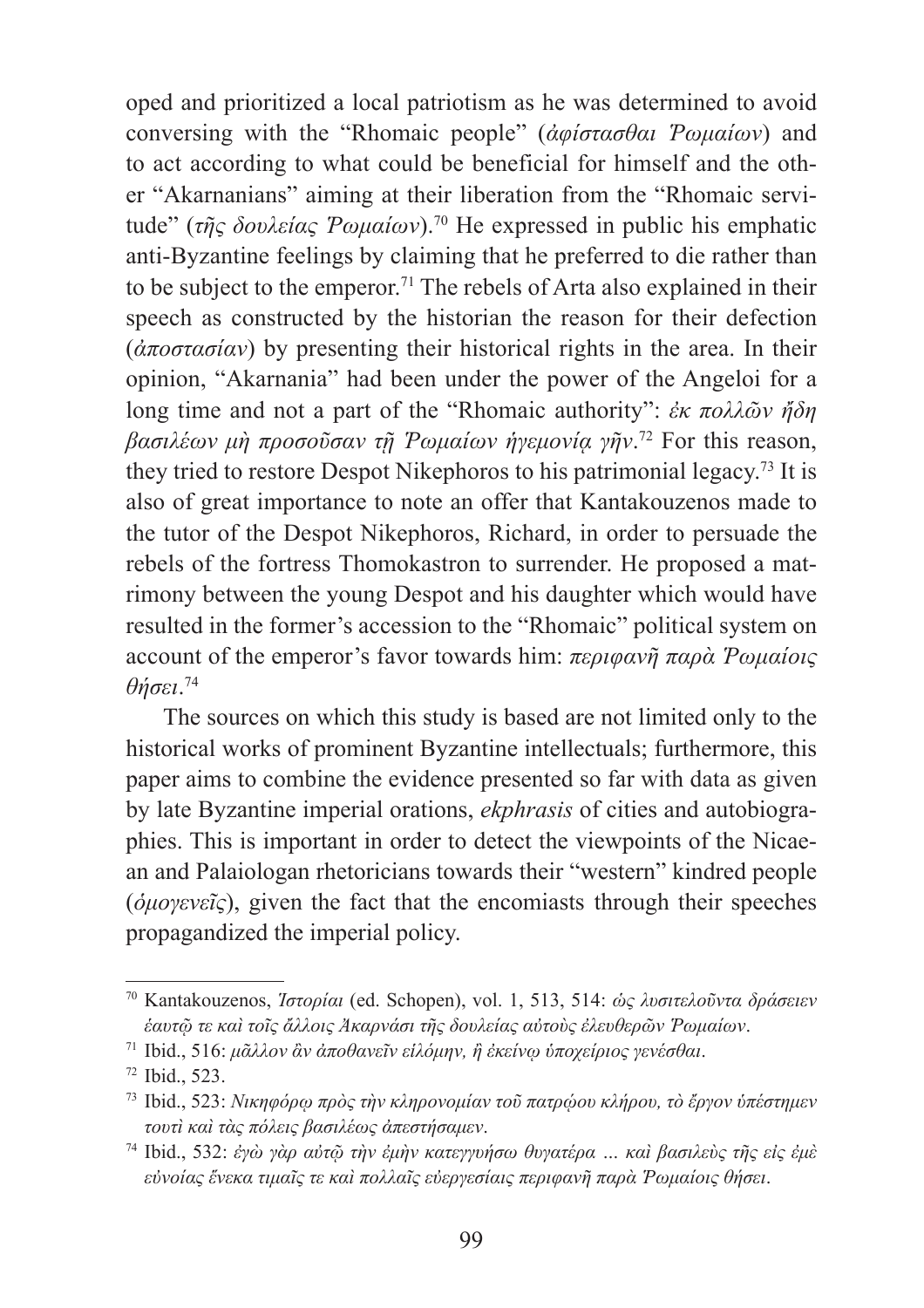Theodoros II Laskaris, in his oration for the emperor John Vatatzes, praised his father's victories over multiple enemies (Latins, Persians, Scythes, Bulgarians, Serbians, Tatars) and he referred also to a particular "anti-Rhomaic feeling" (*μερικὴν Ῥωμαϊκὴν δύσνοιαν*).75 It is very likely that Laskaris implied in this section of his panegyric the hostile standpoint of the "western" inhabitants and the rulers of Epirus towards the emperor. It should also be noted that the emperor Vatatzes was deliberately compared with the historical figure of Alexander the Great. In effect, as Alexander was the king of all the Hellenes (*βασιλείαν Ἑλλήνων...ὁλόκληρον...παραλαβών*), the Nicaean ruler was the emperor of all the "Rhomaic people" owing to his achievement in unifying under his rule a large part of the former imperial territory (*τὴν Αὐσονίτιδα γῆν…εἰς ἕν συνήγαγε*) including parts of the territory of the Angeloi.76

Besides, his oration for the city of Nicaea clearly illustrated the primacy (πρωτεῖα) which was given to the city during the period of Latin domination. That is to say, Laskaris distinguished Nicaea from other cities which escaped the submission to the Latins and remained under Byzantine authority (probably Arta, Thessaloniki, Trebizond).<sup>77</sup> He emphasized the revitalizing and connective role of this imperial city which succeeded not only in saving the Byzantine political system but also in ending the disunity with the rulers of the "west" (*τῆς οἰκειακῆς ἀρχῆς*) and finally unifying the "Rhomaic people".78 It should also be said that, despite this deceptive reconciliation, Laskaris characterized the rulers of the "western" parts (*τῶν δυτικῶν ἀρχῶν*) as "offspring of vipers" (*γεννήματα ἐχιδνῶν*) in order to remind his audience of their

<sup>75</sup> Laskaris, "Ἐγκώμιον εἰς τὸν πατέρα αὐτοῦ τὸν ὑψηλότατον βασιλέα κυρὸν Ἰωάννην τὸν Δούκαν" (ed. Tartaglia), 27.

<sup>76</sup> Ibid., 53.

<sup>77</sup> Laskaris, "Ἐγκώμιον εἰς τὴν μεγαλόπολιν ȃίκαιαν" (ed. Tartaglia), 79: *πολλαὶ νῦν πόλεις … τὴν τοῦ οἰκείου γένους ἀρχὴν ἐστερέωσαν*.

<sup>78</sup> Ibid., 82: *τούτων ἐκ σοῦ ηὐμοίρησεν ἡ ἀρχή, τὸ μὲν φυλαχθεῖσα τὸ πρὶν ἐκ τῆς λύμης τῆς ἐθνικῆς, τὸ δ' ὅτι καὶ πᾶσαν διχόνοιαν τῆς οἰκειακῆς ἀρχῆς ἐκκόψασα καὶ ἑνώσασα τὰ διῃρημένα τὸ πρίν*.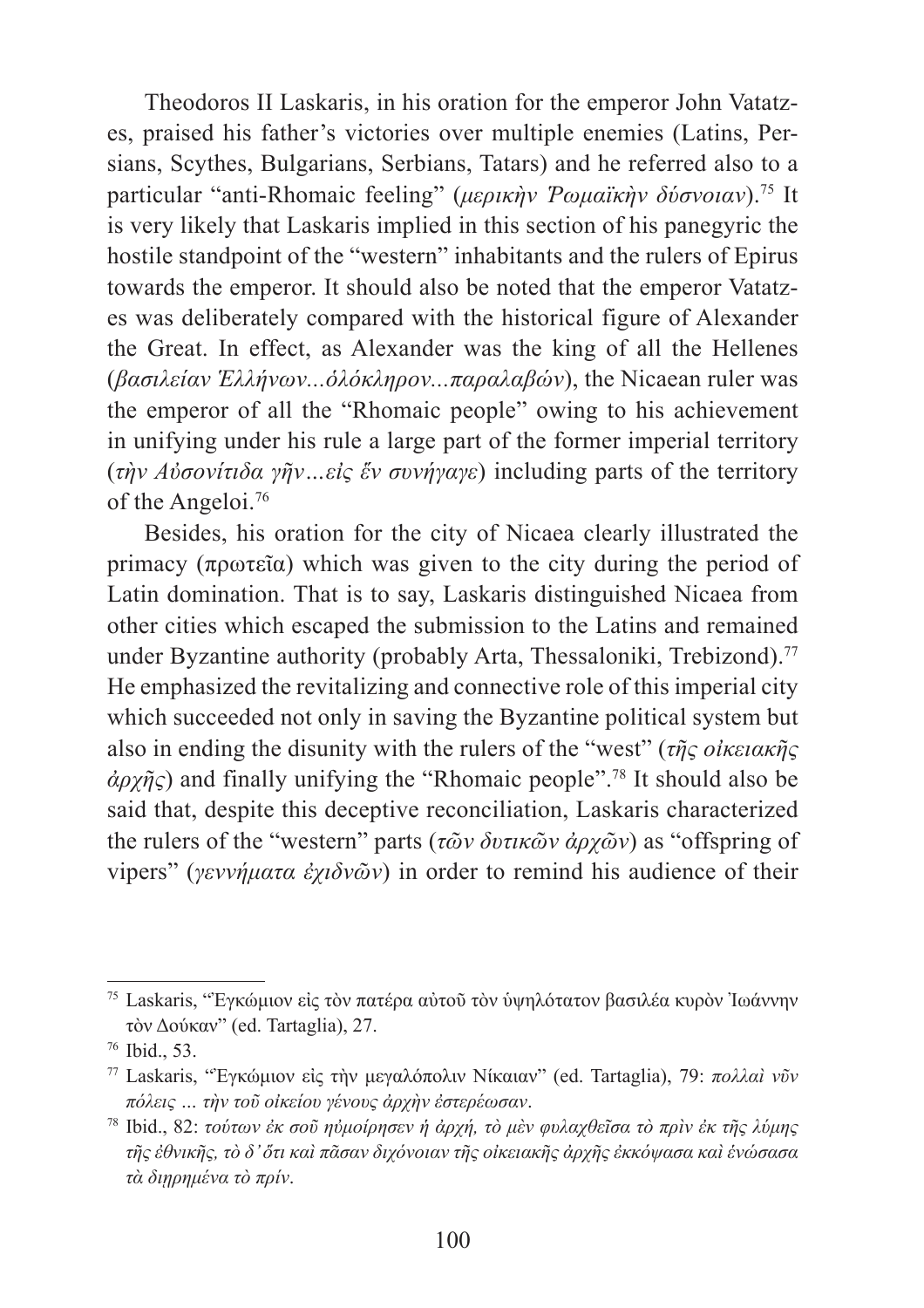negative aspects.79 After all, he considered the emperors of Nicaea as the only legitimate emperors.<sup>80</sup>

The anonymous writer of John Vatatzes' encomium praised the emperor Laskaris' achievements over the barbarians (*τοῖς βαρβάροις*) not only in the eastern areas of the empire, which were called "Hellenic" (*τῶν ἑλληνικῶν ὁρίων*), but also in the European parts (*τῆς Εὐρώπης*). Among the emperor's enemies (*τῶν ἐναντίων*) in the European parts, were, according to the encomiast, the so-called "Illyrians, Thessalians, Akarnanians" (*Θετταλῶν, Ἰλλυριῶν, Ἀκαρνάνων*) and the "Macedonians" (*Ȃακεδόσι*) who rebelled against him.81 It is worth noting that in the text as edited by Heisenberg there is not a comma among the three first above mentioned local groups of inhabitants. Therefore, it is likely that, in the writer's eyes these groups formed a territorial front against the emperor, which could coincide with the territories of the state of Medieval Epirus during the period under consideration.<sup>82</sup>

Jacob of Bulgaria, the ex-Archbishop of Ohrid, in his panegyric to the Nicaean emperor John Vatatzes, praised him for his accomplishment in unifying the Byzantines under his ideal rulership. He pointed out that Vatatzes succeeded in ending the fragmentation in different powers by becoming the sole emperor according to the admissible Byzantine political ideology.83 It is very likely that the Archbishop Jacob implied that Epirus, an area remote from the east, was one of those unusual political formations (*ἐκτόποις ἐξουσίαις*), which actually divided and weakened the Byzantines against the Latins.<sup>84</sup>

Nikephoros Blemmydes, Lasakaris' tutor, in his autobiography mentioned that during the Latin occupation, the synod of eastern bishops, in a letter, asked, the usurper emperor Theodoros at Thessaloniki (*τῷ τὴν βασιλείαν ἐν τῇ Θετταλῶν σφετερισαμένῳ*) to resign from his

<sup>79</sup> Ibid., 82.

<sup>80</sup> Ibid., 79: *ἐπειδὴ πολλαχῶς ἡ Ῥωμαίων ἀρχὴ μερισθεῖσα παρὰ τῶν ἐθνικῶν στρατευμάτων καὶ ἡττηθεῖσα … ἐν σοὶ μόνῃ ἡδράσθη καὶ ἐστηρίχθη τε καὶ ἐπαγιώθη*.

<sup>81</sup> *Βίος τοῦ ἁγίου Ἰωάννου βασιλέως τοῦ Ἐλεήμονος* (ed. Heisenberg), 209.

<sup>82</sup> Ibid., 209.

<sup>83</sup> Jacob of Bulgaria (ed. Mercati), 92.

<sup>84</sup> Ibid., 92-93: *οὐ λιμαγχονούμεθα ὡς τὸ πρὶν ταῖς ἐκτόποις έξουσίαις μεριτευόμενοι. νῦν γὰρ ὥσπερ ἕνα θεὸν οὕτω καὶ δεσποτεύοντα κοσμικῶς μονώτατον σεβαζόμεθα*.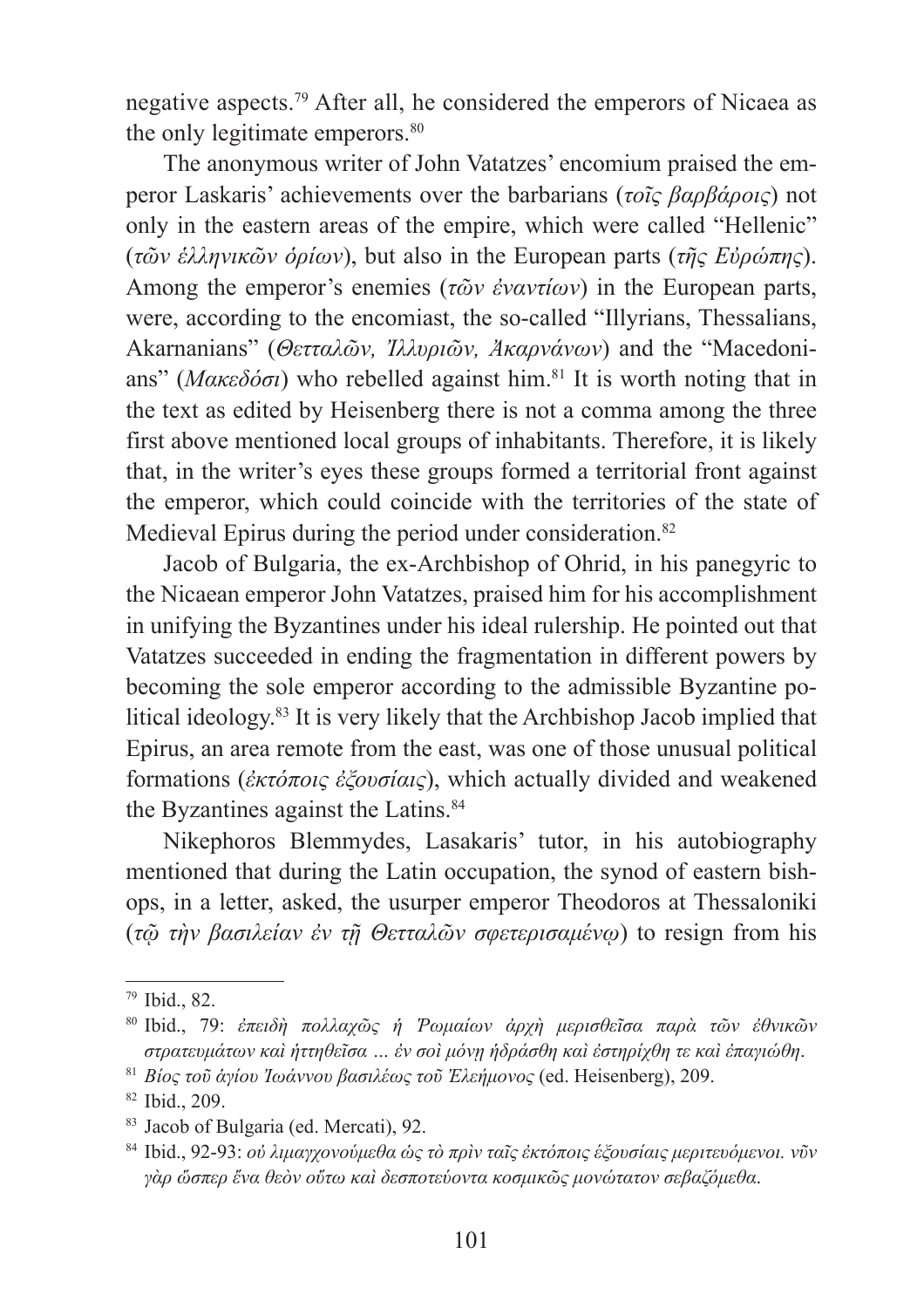imperial claims. The bishops argued that it was neither proper nor beneficial for their common interests as kindred people (*ὁμογενεῖς*,) to have two emperors and two patriarchs.<sup>85</sup> According to the rhetorician, this strange deviation, which promoted a model of bipolar authority in secular and ecclesiastical affairs, was developed in the usurper's mind: *τοῦτο γὰρ ἐκεῖνος διενενόητο*. 86 Moreover, Blemmydes by narrating a trip in search of books to Athos, Thessaloniki, Larissa and the "western" parts (*τοῖς δυσμικοῖς*) praised the amiable behavior of the rulers of the "western" cities towards him, although they were not subjects of the Nicaean empire. In effect, he explained that neither was their power given by the Nicaean emperor nor were they politically orientated towards him. For this reason, there was no need for them to obey the emperor's authority as they independently exercised their power (*αὐθέκαστοι καὶ αὐθαίρετοι*).<sup>87</sup>

The emperor Michael VIII Palaiologos in his autobiography referred to a crucial campaign in Epirus (*τὰ πρὸς δύνοντα ἥλιον*) before he became emperor, which strengthened his relationship with the emperor Vatatzes, owing to the defeat of their adversaries (*τὸ δυσμενὲς καὶ ἀντικείμενον*), the inhabitants of "western" parts.<sup>88</sup> In addition, he emphasized his victory in the battle of Pelagonia (1259) during the first years of his reign. More precisely, he pointed out the defeat of a Latin coalition in which the ruler of Epirus, Michael II Angelos, participated. In this context, he designated the rulers and the inhabitants of Epirus as "Rhomaic apostates" (*ἀποστάτας Ῥωμαίους*), for many years, who were worse than their natural adversaries, the Latins (*τῶν φύσει πολεμίων*).89 It is conspicuous that the Epirotes were considered to be internal enemies

<sup>85</sup> Blemmydes, "Περὶ τῶν κατ' αὐτὸν διήγησις μερική λόγος πρῶτος" (ed. Munitiz), 14: *τῷ μὴ συνοίσειν τοῖς ὁμογενέσι μὴ δ' ἐπιπρεπῶς ἔχειν, αὐτοκράτορας εἶναι δύο καὶ πατριάρχας δύο*. See Stavridou-Zafraka 1990, 165.

<sup>86</sup> Blemmydes, "Περὶ τῶν κατ' αὐτὸν διήγησις μερική λόγος πρῶτος" (ed. Munitiz), 14.

<sup>87</sup> Ibid., 33: *οὐδὲ γὰρ ἦν αὐτοῖς ἀνάγκη, τοῖς βασιλέως ὑπείκειν θεσμοῖς, ὅτι μὴ ἐξ' αὐτοῦ τὴν ἀρχὴν εἶχον, ἢ νεύουσαν πρὸς αὐτόν, ἀλλ' ἦσαν αὐτὴν αὐθέκαστοι καὶ αὐθαίρετοι.*

<sup>88</sup> Palaiologos, "De Vita Sua" (ed. Grégoire), 451: *καὶ πέμπομαι…τὰ πρὸς δύνοντα ἥλιον εἶχε νικῶντα μὲν σὺν θεῷ τὸ δυσμενὲς καὶ ἀντικείμενον*.

<sup>89</sup> Ibid., 455: *καὶ ἐνίκων … τοὺς τῆς Ῥωμαίων ἀρχῆς πολλῶν ἐτῶν ἀποστάτας Ῥωμαίους πολλῷ χαλεπωτέρους τῶν φύσει πολεμίων τοῖς ἡμετέροις ἐπιφυομένους πράγμασιν*.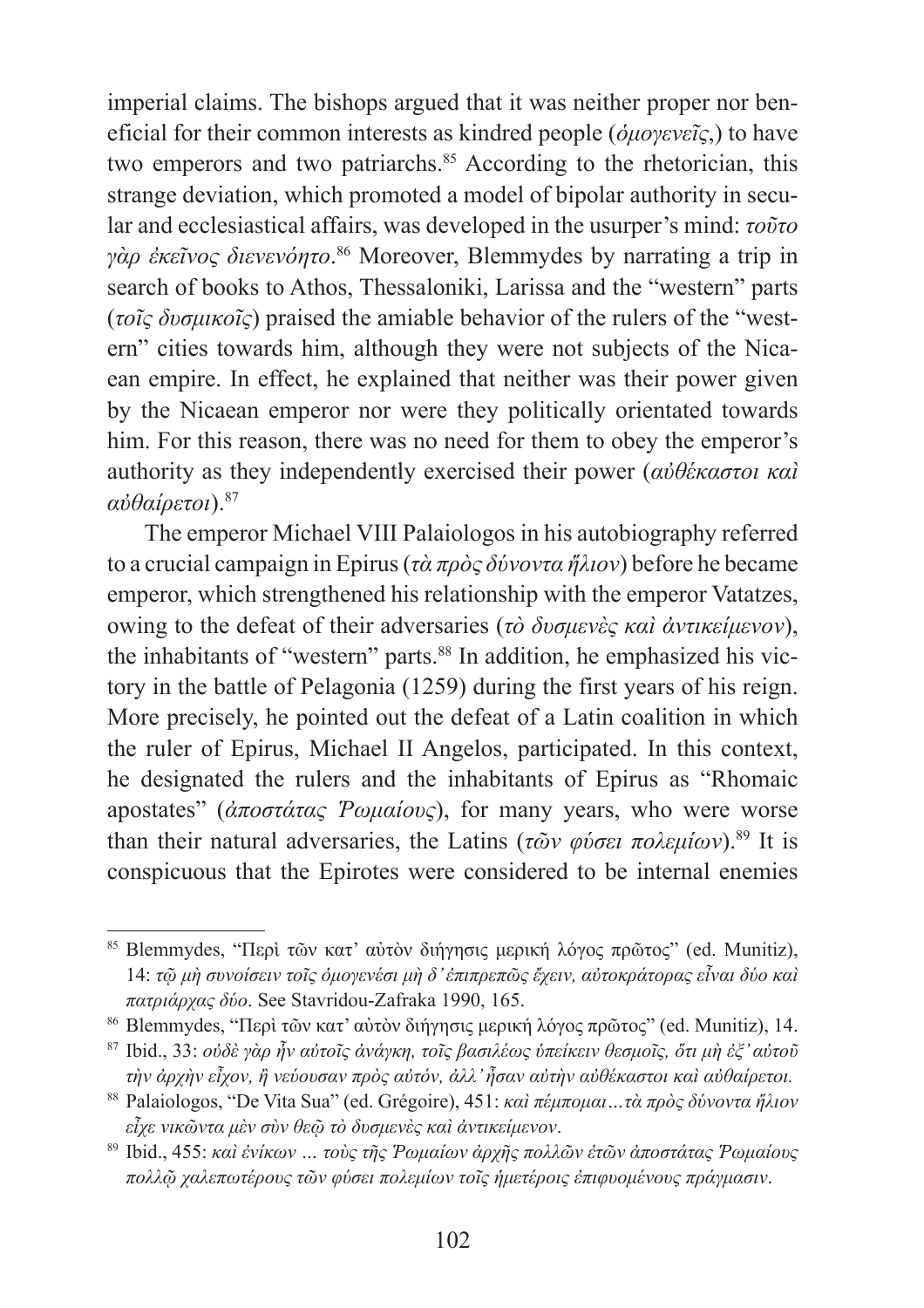because they also claimed a share in the Byzantine imperial power in contrast to the Latins who sought the dissolution of the Byzantine power. Inevitably, the emperor made a distinction between the Latins which were his natural enemies and the Epirotes which were clearly included among the "Rhomaic people". His victory resulted in the annexation to the Nicaean empire of a large territory, which included Medieval Epirus and other cities of the Greek mainland.90

The rhetorician Manuel Holobolos in his first oration to Michael VIII, although he described the defeat of the Latins in the battle of Pelagonia, actually remained silent about the participation of the Epirotes in this anti-Byzantine coalition. Nevertheless, it is likely that he labeled as "apostacy" the Despot Michael II's rebellion against the emperor Michael VIII, when he criticized the catastrophic accession of the "Franks" of Peloponnesus on his side against the Byzantine emperor: *πρὸς τὴν σύντροφον αὐτοῖς ἀποστασίαν ἐχώρησαν*. 91 In his second panegyric to Michael VIII, by describing Constantinople's recovery from the Latins, he noted the General's Strategopoulos initial mission before recapturing the historical City. He mentioned that the Caesar Strategopoulos was the head of an "eastern" troop (*ἑῷον στράτευμα*) sent against the ruler of the "west" (*τοῦ ἐς δυσμὰς ἄρχοντος*), the Despot of Epirus Michael II.92 Holobolos clarified that Strategopoulos set apart for a short time the campaign in the "western" parts (*τὰ πρὸς δυσμὰς*) owing to his decision to turn to Constantinople in order to frighten the Latins.<sup>93</sup>

It is also worth noting that the scholar Nikephoros Choumnos in his oration to Andronikos II, although he listed the participants of the Latin anti-Byzantine coalition in the battle of Pelagonia, maintained his silence about the participation of the Epirotes in it.<sup>94</sup>

- <sup>91</sup> Holobolos, "Λόγος Α΄" (ed. Siderides), 184.
- <sup>92</sup> Holobolos, "Λόγος Β'" (ed. Treu), 66.

<sup>90</sup> Ibid., 455: *Ἀκαρνανίαν Αἰτωλίαν … ὑπεποιησάμην καὶ τὴν ἑκατέραν Ἤπειρον καὶ Ἰλλυριών ἐκράτησα*. *καὶ μέχρις Ἐπιδάμνου προῆκον.*

<sup>93</sup> Ibid., 66: *παλίνορσα τούτοις ἐτίθει τὰ τοῦ σκοποῦ καὶ βραχὺ μὲν παρῶσαι τὰ πρὸς δυσμάς*.

<sup>94</sup> Choumnos: "Ἐγκώμιον" (ed. Boissonade), 11: *τὰ δὲ τοῦ κράτους ὤδινε πρὸς ἑσπέραν δεινὸν τινὰ πόλεμον … πάντα τὰ ἑσπέρια, πλῆθος οἱονεὶ σύμπαν, τῶν σφετέρων ἐξαναστάντες, ἐδόκουν πανοικεσίᾳ καθ' ἡμῶν ἐκστρατεύεσθαι, πρίγκιψ Ἀχαΐας, Ἀλαμάνοι,*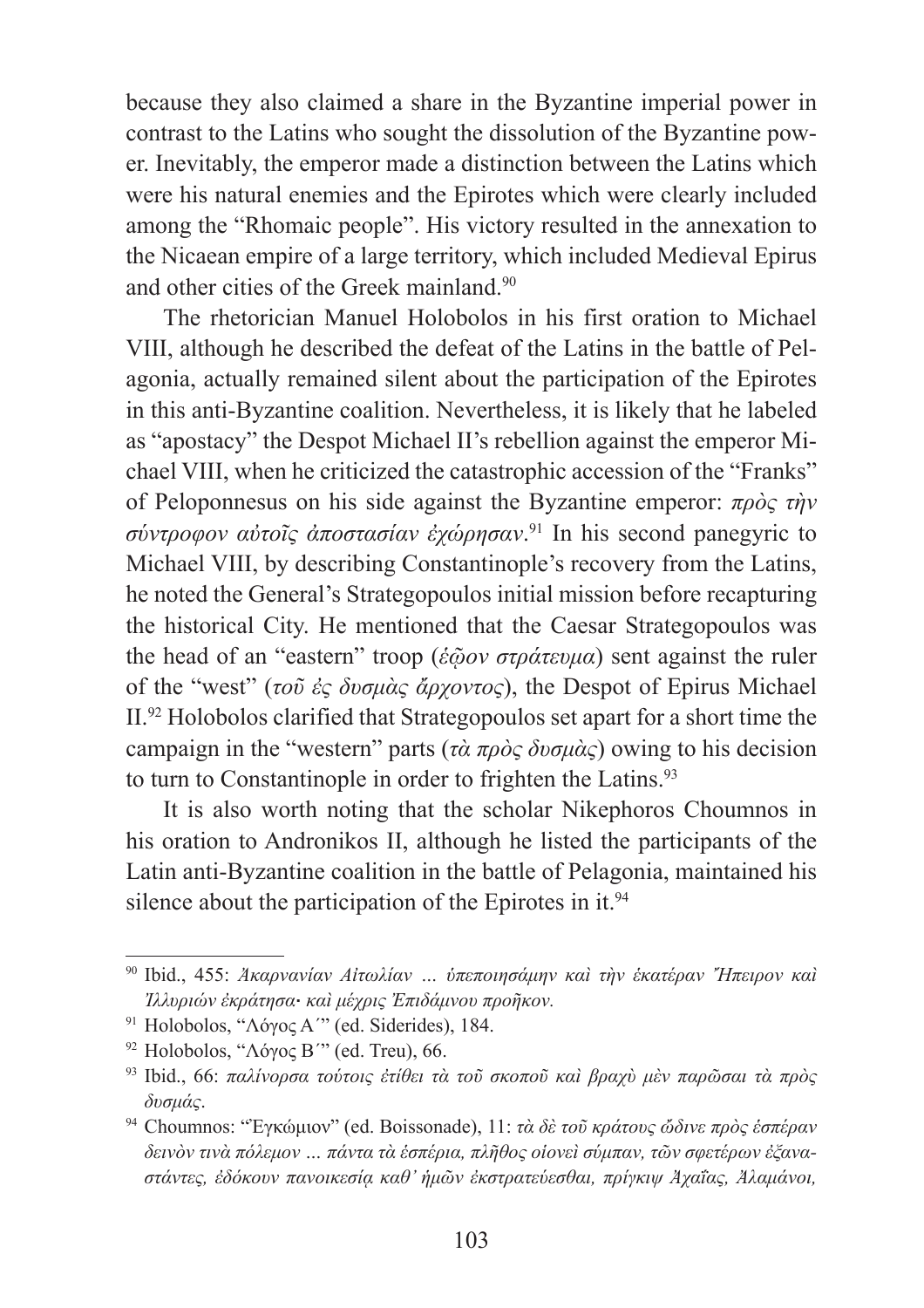Besides, the Patriarch Gregory II of Cyprus in his encomium to Andronikos II, believed that the emperor's birth had coincided with the most significant victory over the Latins, implying the Byzantine triumph in the battle of Pelagonia; Remarkable is the fact that neither the Patriarch, as Choumnos before, mentioned the Latins' alliance with the ruler of Epirus Despot Michael II.<sup>95</sup>

The scholar Nikolaos Lampenos in his imperial oration to Andronikos II provided information on an attack sustained by the "Rhomaic people" from the "apostates" of the "western" parts (*τῶν γὰρ πρὸς ἑσπέραν ἀποστατῶν*) during the first years of his reign.96 Indeed, while the emperor was at the "eastern" parts confronting the advance of the Ottomans, he sent prominent generals of the army to defy an attack in the "western" parts in an expedition which ended victoriously.97 By combining some chronological data and the emperor's presence in Asia Minor during the years 1290-1293, we could assume that Lampenos implied in this section of his oration the aggressive policy toward the Byzantines, which was followed by the Despot Nikephoros and a part of the ruling elites of Epirus who supported the independence from Constantinople and for this reason were called "apostates".<sup>98</sup>

According to Theodoros Metochites, the emperor Andronikos II's birth coincided with the restoration of the empire. In his first oration to Andronikos II, he praised emperor Michael VIII's victories over his enemies. By using the term "enemies" (*ἐχθρῶν*), Metochites delineated not only the Latins but also some Byzantine local rulers (*τῶν ἄλλων*) who had benefited from the empire's dissolution in 1204.<sup>99</sup> In his opinion, those rulers who sought their independence (*ἐπαναστάντες*) had created

*Σικελοί, οἱ ἐξ Ἀπουλίας, οἱ ἐκ Βρεντησίου, τύραννοι Πελοποννήσου, Εὐβοίας, Ἀθηνῶν, Θηβῶν, πάσης Ἑλλάδος, ἕτεροι συχνοὶ μετὰ τούτων πανταχόθεν ἀνάστατοι*.

<sup>95</sup> Gregory II of Cyprus, "Ἐγκώμιον" (ed. Boissonade), 366: *Ἰταλῶν γὰρ ἧτται περιφανεῖς καὶ οἷμαι οὔπω πρότερον.*

<sup>96</sup> Lampenos, "ȁόγος ἐγκωμιαστικὸς" (ed. Polemis), 47: *τῶν γὰρ πρὸς ἑσπέραν ἀποστατῶν Ῥωμαί[οις] ἐπιθεμένων καὶ περσικοῦ κατὰ τὴν ἑῴαν συστάντος πολέμου*.

<sup>97</sup> Ibid., 48.

<sup>98</sup> See Laiou 1972, 76; Nicol 1984, 37-38.

<sup>99</sup> Metochites, "Βασιλικὸς πρῶτος" (ed. Polemis), 164: *νίκας τοσαύτας κατ' ἐχθρῶν, Ἰταλῶν τε καὶ τῶν ἄλλων*.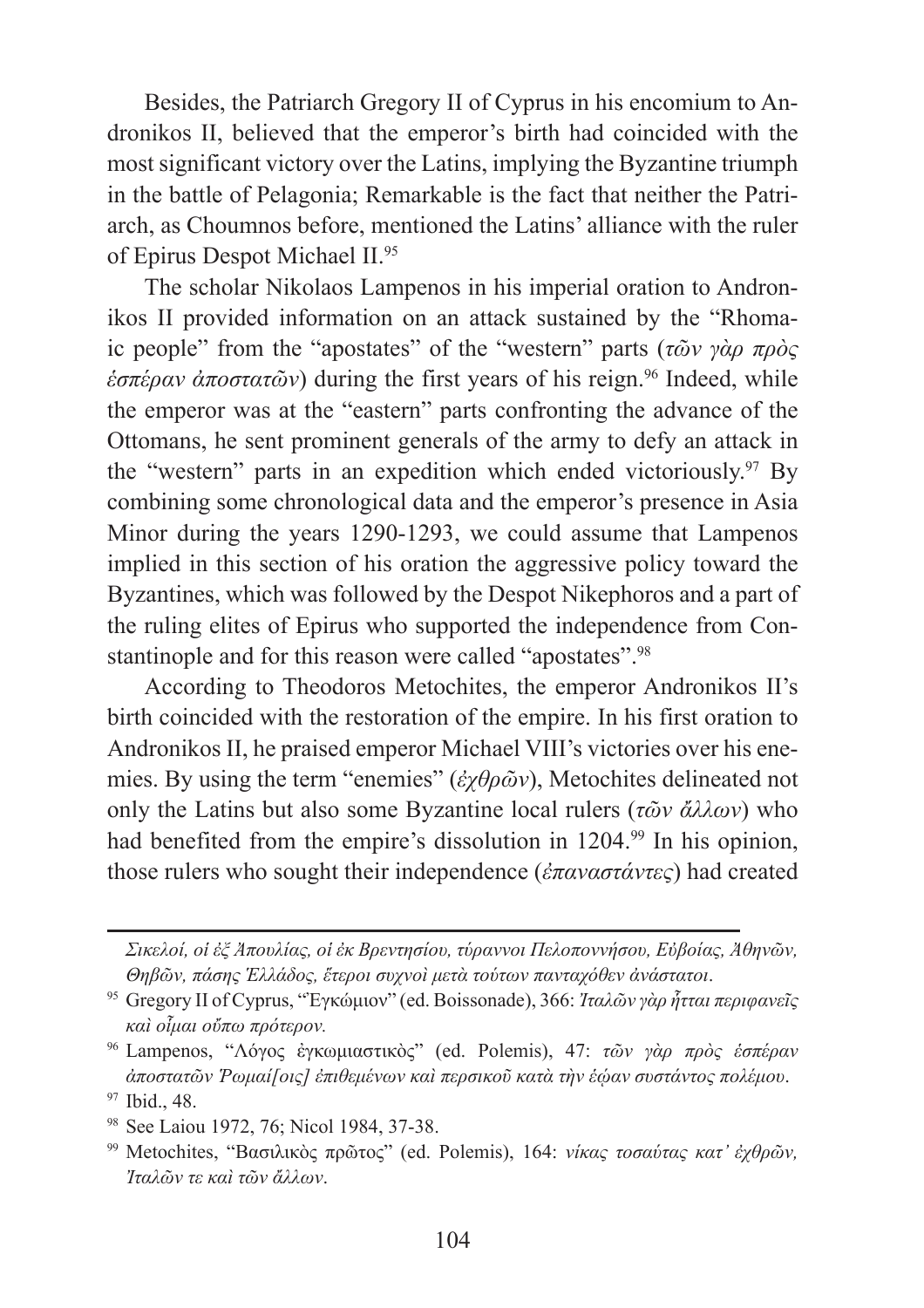their own states by profiting from the uncommon political circumstances (*τῇ συγχύσει*). Moreover, they were accused of being "malicious" (*κακοὶ*) because they "had played" with "subjects that no one plays" (*ἐν οὐ παικτοῖς*) by usurping the power in various areas. For that reason, they were represented as adventurers who were interested in taking advantage of the common disaster only to serve their own ambitions.<sup>100</sup> Within this framework, it is permitted to assume that the rhetorician implied, among others, the ruling family of the state of Epirus, the Angeloi. In addition, he mentioned an unsuccessful attack on the Byzantines by those rebels; it is suggested by the editor of the text that this attack is identified with the defeat of the Epirote-Latin coalition in the battle of Pelagonia.101

Metochites in his second panegyric to Andronikos II, praised the emperor's campaign in Asia Minor during the years 1290-1293 for the fortification of the Byzantine provinces from the Ottoman aggression. He brought out the successful results of the emperor's presence in the eastern provinces, although he had with him only a small part of the Byzantine army because the largest part was in the "western" areas confronting other necessities (*ταῖς δυτικαῖς χρείαις*).102 It is very likely that the rhetorician implied at this point the military operation against the rebel Despot Nikephoros of Epirus during the emperor's campaign in Asia Minor. Metochites claimed that this division of the army into the eastern and western areas of the empire encouraged the Ottomans to continue their attacks against the Byzantine eastern provinces.103 Emphasis was placed on the emperor's concentration in his eastern campaigns against the Ottomans, despite the distractions from the "western" parts (*τὰ κατὰ*  $δ*io*σ*iv*$ ), where a revolution against his authority was in progress.<sup>104</sup> Ac-

<sup>100</sup> Ibid., 166: *κακοὶ κάκιστ' ἐν οὐ παικτοῖς κατέπαιξαν καὶ κατωρχήσαντο τἀλλότρια καὶ ὧν οὐδ' ὁτιοῦν προσῆκε σφίσι, τῷ κοινῷ κλύδωνι τὸ καθ' ἑαυτοὺς συμφέρον ἁρπάσαντες.*

<sup>101</sup> Ibid., 166: *μετὰ τῶν καιρῶν ἐπαναστάντες, κακῶς ὅμως ἀπήλλαξαν*, 167, see fn. n. 39.

<sup>102</sup> Metochites, "Βασιλικὸς δεύτερος" (ed. Polemis), 322: *στρατεύματα μὲν σχεδὸν ἅπαντα πρὸς ταῖς δυτικαῖς ἐκκεχωρήκει χρείαις ἐνασχολῆσθαι.*

<sup>103</sup> Ibid., 324: *ἀπῆσαν τηνικαῦτα πάντες κοινὸν ἄεθλον. ᾭ καὶ μᾶλλον οἱ τἀναντία φρονούντες, ἔοικεν, ἐνταῦθα βάρβαροι θαρροῦντες ἐκινοῦντο*.

<sup>104</sup> Ibid., 324: *ἐπειδὴ τὰ κατὰ δύσιν τῆς ἀρχῆς κεκίνητο τηνικαῦτα μάλιστα καὶ δυσκολίας ἐπειρᾶτο καὶ πᾶν δεινὸν ἐνεωτέριζεν.*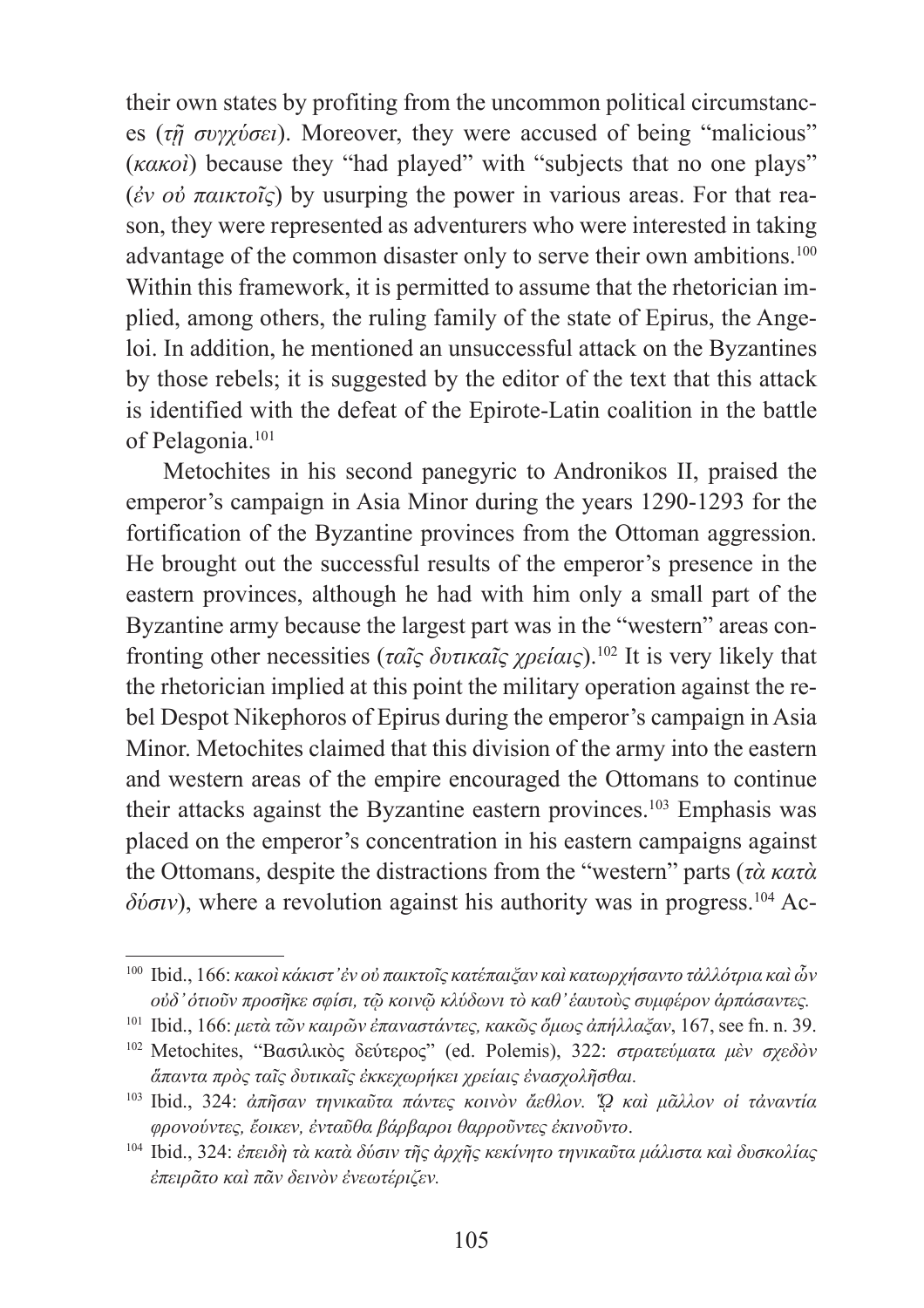cording to the rhetorician, the "Rhomaic people" had to confront at the same time enemies from the "east" and the "west" where the major part of the army was gathered.105 He reminded the emperor and his audience that the submission of the "western" areas was also the emperor Michael VIII's priority (*ἡ μείζων ἀσχολία*) and he praised the current victories in the European provinces of the empire (in Epirus specifically) by distinguishing them as the most significant accomplishments.106 After all, the emperor's determinative contribution in facing simultaneous dangers in the eastern and western parts of the empire (*ἀμφότερα*) was clearly illustrated despite the fragmentation of the army and the resources.<sup>107</sup>

In conclusion, after a close reading of a combination of key texts of the  $13<sup>th</sup>$  and  $14<sup>th</sup>$  centuries, the eastern literati's viewpoints of their "ὁμογενεῖς" of the "west" were detected and highlighted. In effect, their views of the Epirotes, under the constantly variable geopolitical terms of the late Byzantine period, were made clear. It should not be forgotten that a new historical period was inaugurated after Constantinople's fall to the Latins and their claims to the "Rhomaic kingship", which were manifested with the direct reproduction of the imperial Constantinian model of power in the Latin empire of the East.<sup>108</sup>

In confrontation with the Latin pretensions, the eastern literati's attitude towards their "western kindred people" was primarily connected to the geopolitical dynamics developed in the "western" areas after the empire's territorial fragmentation in 1204. It should be clarified that the geographical limits of the term "west" to describe the European parts of the empire, vary according to the sources studied in this paper. But certainly, one thing is clear: the remoteness and the distance of the "western" areas from the empire's historical Center was emphasized as a condition facilitating the development of separatist trends. Moreover, after

<sup>105</sup> Ibid., 338: *καὶ δυοῖν οὕτω μεγίστων κινδύνων, τῷ μὲν ἦσαν Ῥωμαίων ἄντικρυς*.

<sup>106</sup> Ibid., 340: *καὶ εἴ τις ἐκεῖνα δὴ κατὰ τὴν Εὐρώπην τῶν τότε χρόνων νομίζει κάλλιστα πεπράχθαι Ῥωμαίοις, ὡς καὶ αὐτὸς οἶμαι*.

<sup>107</sup> Ibid., 342: *ἀλλ' ἤδη νῦν ἔρρει Ῥωμαίοις τὰ πράγματα καὶ οὐκ ἔστιν ἀντισχεῖν ἐφ' ἑκάτερα, ἀλλ' ἤ ἀμφότερα μερισθέντας, ἀμφοτέρα διολέσθαι, ὡς οὐκ ἔστιν ἀποχρώντως εἶναι*; 346: *καὶ παρῆλθον αἱ πρὸς ἀμφότερα τῶν πράξεων ἀποτελευτήσεις κρείττους συμπάσης ἐλπίδος*.

<sup>108</sup> Patlagean 2007, 289; Rapp 2008, 141-142.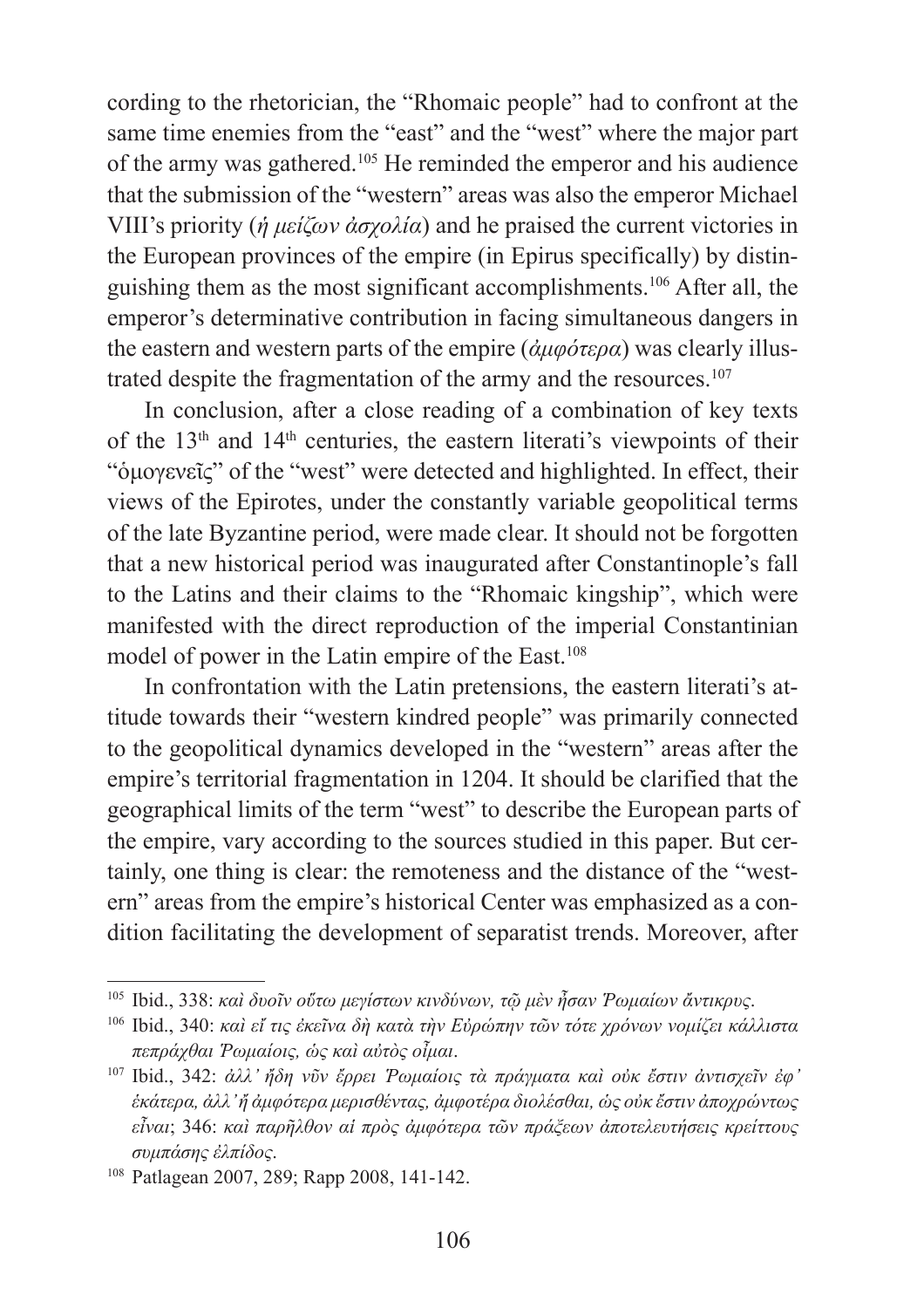Constantinople's recapture, an argument was developed in the eastern erudites' writings on the historical rights of the Palaiologan emperors in the "western" areas, now that they resided in Constantinople. On the other hand, the rejection of these "eastern" claims by the leading family of Epirus, the emergence of a local patriotism in the case of some "western" ruling elites and the opportunism of their subjects gave rise to sharp geopolitical separations constructed by the eastern literati in reference to the aforementioned "western" social groups. These distinctions prevailed, specifically among the historians, at the expense of any type of bonds, cultural, racial or otherwise, which tied the "westerners" to the "easterners".

In the light of evidence presented so far, one could plausibly argue that there are certain similarities as well as discrepancies between the historians on the one hand and the rhetoricians (or the emperor Michael Palaiologos himself) on the other concerning their perceptions of the "ὁμογενεῖς" of the "west". There are several common points among the historians regarding the "western" social groups. For these historians, the rulers of Medieval Epirus were the kind of political figures who had benefited from the dissolution of the Byzantine state in 1204 by usurping power in the "western" areas of the former imperial territory, and for this reason they are purposefully called "tyrants". It is worth noting that the Epirote rulers' opportunism and dishonesty became apparent in every occasion, in particular when the "eastern" centers of power faced internal problems or external enemies, such as the Latins and the Ottomans. Besides, owing to their frequent rebellions, the "western" rulers perpetuated the state of political fragmentation and for this reason they were considered the main cause of the empire's military enfeeblement at the eastern frontiers, especially in facing the Ottoman advance in Asia **Minor** 

In the eyes of the historians, Nicaea and Constantinople were the legitimate centers of power; thus the Epirote rulers, who exercised an illegitimate power and almost always rebelled against the "eastern" authorities, were "apostates". In addition, their power was exclusively delineated in geographical terms, and this not only as a means to limit it but in order to deprive it of any imperial claims and finally to delegit-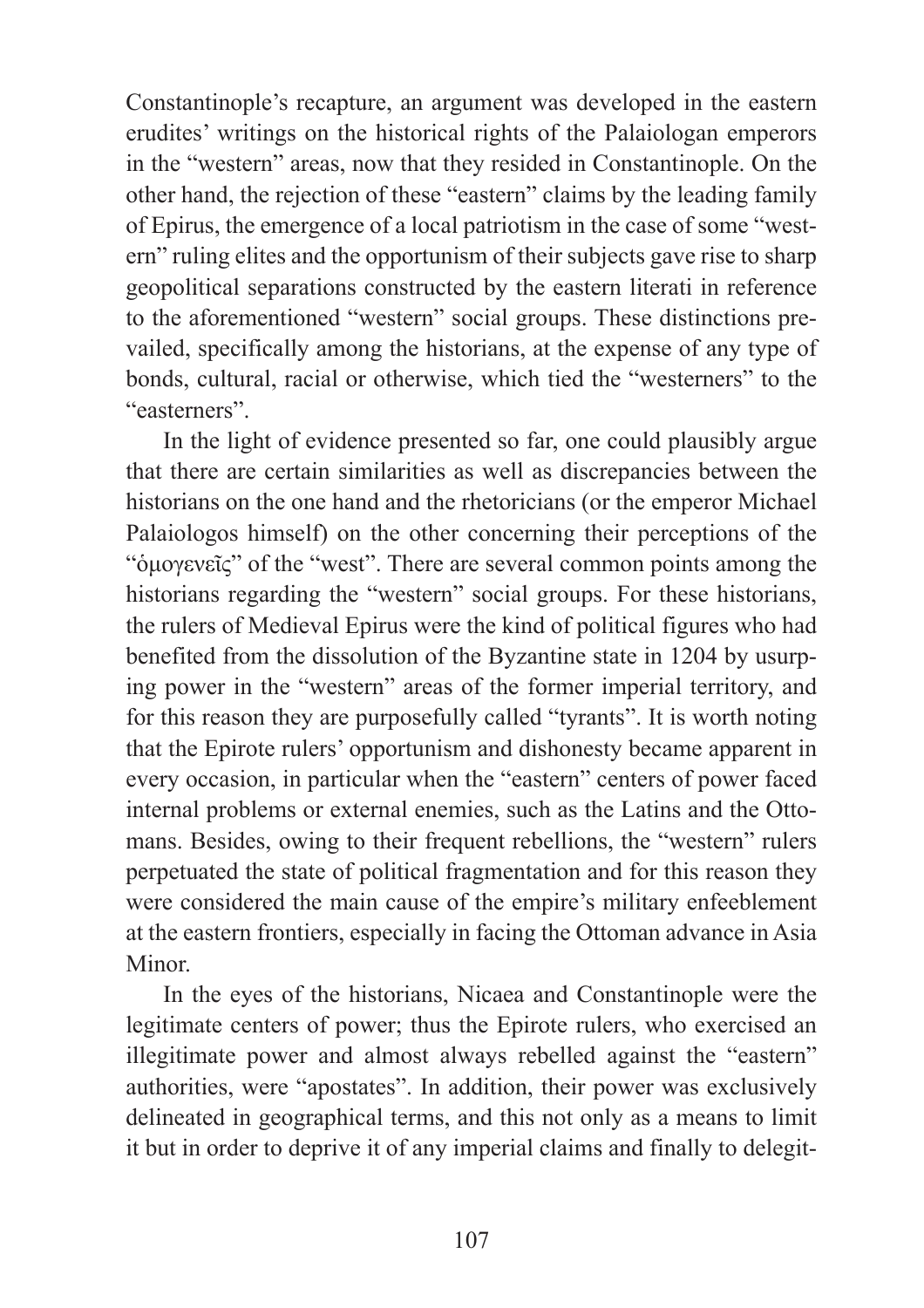imize it totally, especially after Constantinople's recapture by the Nicaeans. It is remarkable also that, according to these "eastern" literati, a way for the Epirote rulers to enter the Byzantine political system without any military enforcement was intermarrying with Byzantine princesses, which resulted in the conferment of the title of Despot by the emperor.

The Epirote rulers were portrayed with negative and derogatory characteristics: they were malicious, perfidious, treacherous, unreliable, rapacious and dishonest. Moreover, special attention was drawn to their perception of power, which was represented in terms of possession and heredity, i.e. with terms that could be compared to aspects of the exercise of power in the Latin West.

Furthermore, negative stereotypes which were presented as natural, were created by the historians about the inhabitants of the "western" areas. Like their rulers before, they were also represented as rebellious, treacherous, unreliable, malicious, cowardly, unable to guard their cities, opportunists and politically unstable. These stereotypes reminded the audience of comparable stereotypes created by the Byzantine intellectuals for other hostile ethnic groups, such as the "Latins" and the Albanians. Of particular interest for us also is the fact that in the historical works under study neither the rulers and the ruling elites nor the inhabitants of the "west" are called "Ῥωμαῖοι"; on the contrary, they were characterized, by geographical terms mostly, as enemies of the "Rhomaic people". For this reason, apart from "westerners", they were called "Akarnanians" or they were represented as a different nation, the "western nation".

We may say that the "eastern" historians had adopted a confrontational position towards the leading family, the ruling elites and the "western" inhabitants; they set out in their texts the reasons why the so-called "westerners" could not be "Ῥωμαῖοι", neither politically nor culturally, even though their territories were historical parts of the empire for centuries.109 They were censured for their disobedience to the political authority of the imperial office of Nicaea and Constantinople,

<sup>109</sup> See Page 2008, 133-134, where is noted that Trebizond's very existence was as far as possible ignored by the historians of Constantinople and Nicaea, and when it is mentioned, it is deprived of its "Romaness".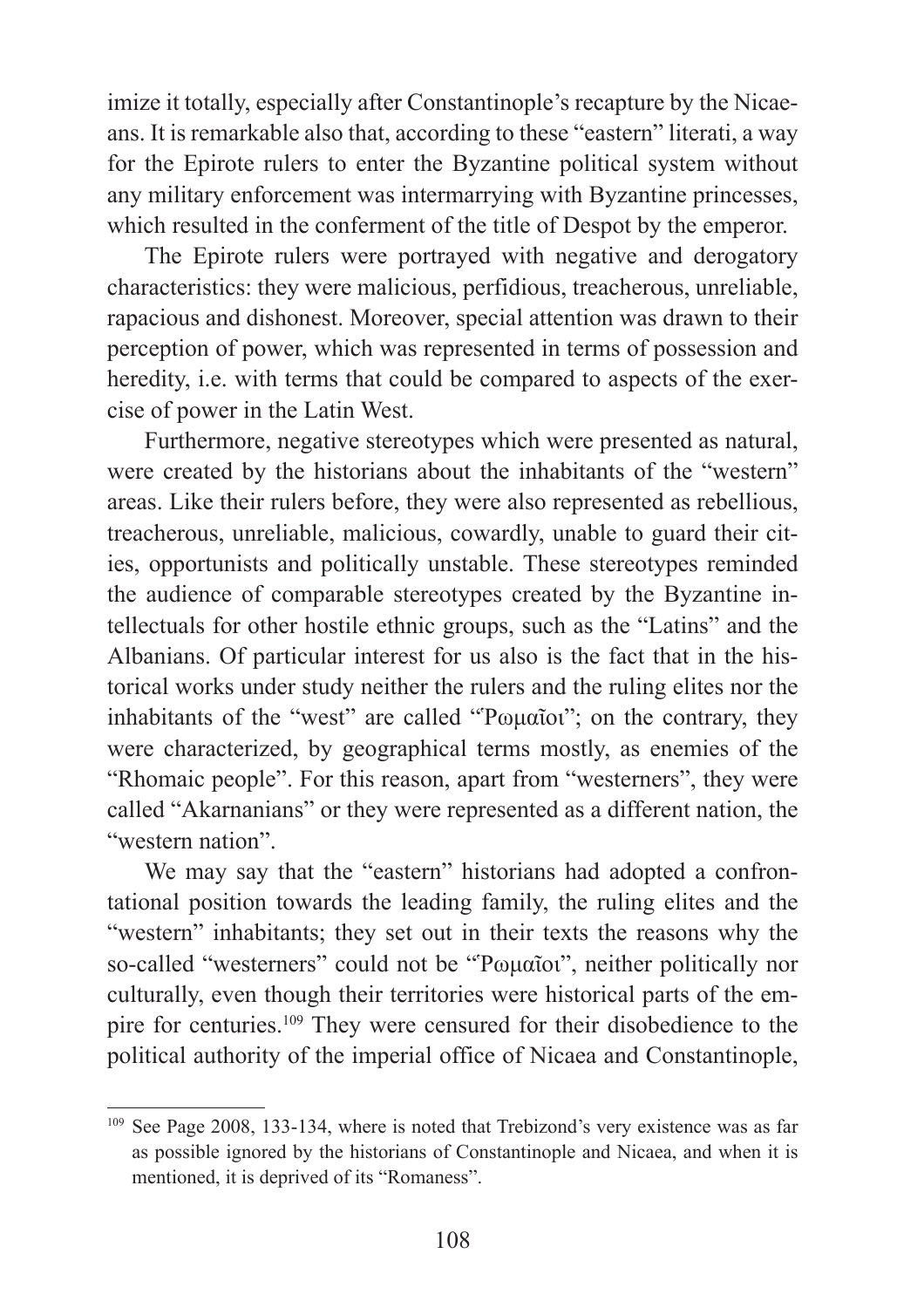their claims for independence and also the adoption of some aspects of the exercise of power in the Latin West: for example, their perception of a hereditary power in a specific imperial territory and other practices incompatible with the dominant political ideology, and thus had sufficient reasons to be deprived of the sense of belonging to the "Rhomaic" political order. In addition, the stereotypes created for all the "western" social groups were not only characteristic of their lack of political conduct, but reflected also deficiencies in their character and the negative impressions they had caused to the eastern urban literati. They were represented with features of people living in the provinces, brought together by the geographical proximity, and affinities of their character as well as by common local interests.<sup>110</sup> Sometimes they were plainly called barbarians.

On the other hand, in the imperial orations, a reliable material contemporary to events, and also in the autobiographies, the collective noun "Ῥωμαῖοι" was not always denied to the Epirotes; despite the fact that they were called "apostates" or "enemies" in a political meaning, they could still be "Rhomaic people" by race, they were the kindred of Nicaeans: *ὁμογενεῖς*, *οἰκεῖον γένος.* Special attention should be given to the orations of some prominent Palaiologan rhetoricians, such as Holobolos, Choumnos and the Patriarch Gregory of Cyprus. In their discourses the Epirotes are noticeably absent from the anti-Byzantine coalition of the year 1259, even though the significant Byzantine triumph over the Latin leaders in the battle of Pelagonia was praised. It is very likely that the rhetoricians' silence was a way to express contempt for their "western" kindred people.

The imperial encomiasts and the emperor Michael Palaiologos, by considering Nicaea and Constantinople as the legal centers of power, regarded the Epirote rulers as internal adversaries, actually worse than their natural enemies; their claims to the imperial power, as also their separatist trends and disobedience to the "eastern" emperors, excluded them of the "Rhomaic" political order. Besides, the "western" sov-

<sup>110</sup> See Kiousopoulou 2013, 136-139, where similar defects are pointed out in the character of the mixed inhabitants and some toparchs of Peloponnesus during the 15th century.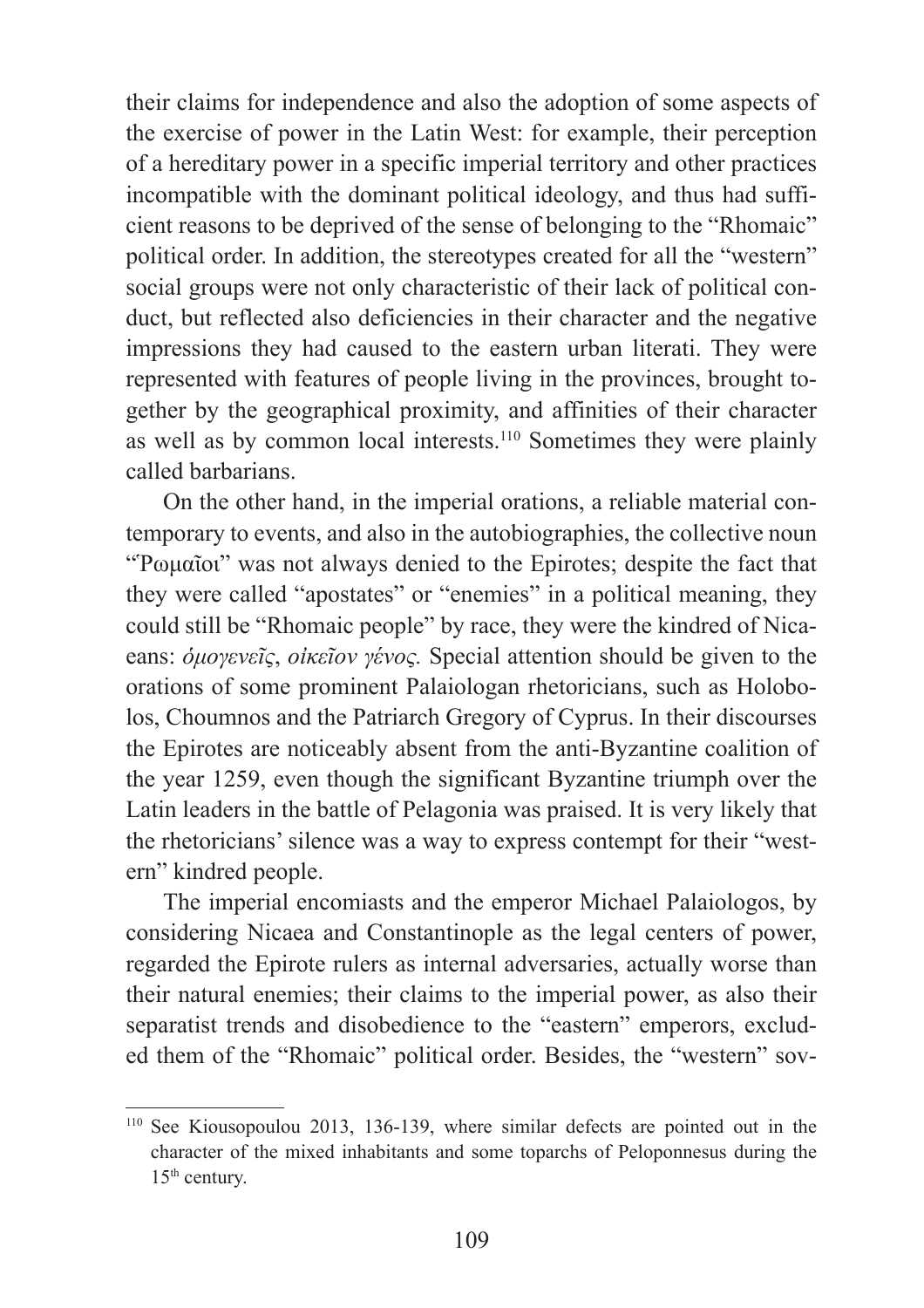ereigns were portrayed as malicious and opportunists who were after their own profit in the aftermath of the empire's collapse in 1204. That is to say, with characteristics of a degenerative behavior incompatible with the Byzantine political culture and with features that could not be compared with those of the Nicaean or Constantinopolitan urban elites. These rhetoricians highlighted the concern of the first two Palaiologan emperors in annexing the western provinces to their territory and in securing the fragile eastern frontiers against the need to suppress the revolts in the areas of the "west".

Oddly enough -and this is an important point- they did not create unfavorable stereotypes for other "western" social groups, as the historians before did. When they chose to volunteer information for their kindred people of the "western" areas of the empire, they focused upon the intolerable political actions of members of the leading family.

We should also keep in mind the condescending attitude of a "non-eastern" literary source for the Epirotes, which sheds light upon their treacherous disposition towards the Latins.<sup>111</sup> The anonymous writer of the Chronicle of the Morea gathers all the unfavorable traits of the "Ρωμαῖοι", heaps them on the Epirotes and calls them "Rhomaic people of the Despotate" (*Ρωμαῖοι τοῦ Δεσποτάτου*).112 It is clear that the Latin enmity towards the Byzantines knew no distinctions between "easterners" and "westerners".

<sup>&</sup>lt;sup>111</sup> Shawcross 2009, 194.

<sup>112</sup> *Τὸ Χρονικὸν τοῦ Ȃορέως* (Kalonaros), ln. 3923.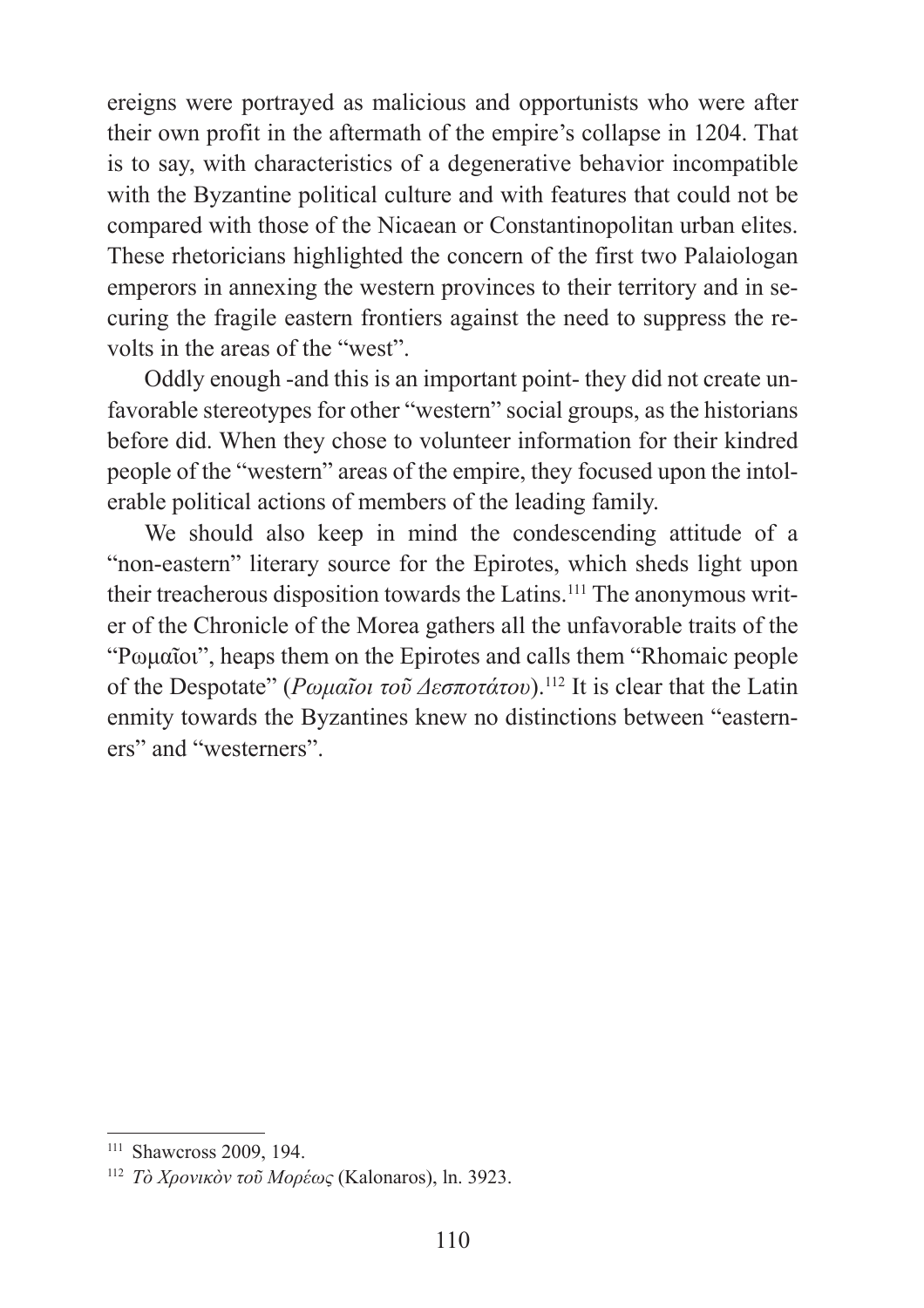### **Bibliography**

### *Primary Sources*

- Akropolites, George, *Χρονικὴ συγγραφή*. Εd. A. Heisenberg & P. Wirth, *Georgii Acropolitae, Opera* (Bibliotheca Teubneriana). Stuttgart 1978.
- *Βίος τοῦ ἁγίου Ἰωάννου βασιλέως τοῦ Ἐλεήμονος*. Εd. A. Heisenberg, "Kaiser Johannes Batatzes der Barmherzige. Eine mittelgriechische Legende", *BZ* 14 (1905), 160-233.
- Blemmydes, Nikephoros, "Περὶ τῶν κατ' αὐτὸν διήγησις μερικὴ λόγος πρῶτος". Ed. J. Munitiz (Corpus Christianorum. Series Graeca 13). Turnhout 1984, 3-45.
- Choniates, Niketas, *Χρονικὴ διήγησις*. Ed. I. Α. van Dieten (CFHB 11.1). Berlin 1975.
- Choumnos, Nikephoros, "Ἐγκώμιον εἰς τὸν αὐτοκράτορα κυρὸν Ἀνδρόνικον τὸν Παλαιολόγον". Εd. Fr. Boissonade, *Anecdota Graeca e codicibus regiis*, vol. 2. Paris 1830, 1-56.
- Gregoras, Nikephoros, *Ῥωμαϊκὴ Ἱστορία.* Εd. L. Schopen, *Nicephori Gregorae, Byzantina Historia*, vols 1-2. Bonn 1829-1830.
- Gregory II of Cyprus, "Ἐγκώμιον εἰς τὸν αὐτοκράτορα κυρὸν Ἀνδρόνικον τὸν Παλαιολόγον". Ed. Fr. Boissonade, *Anecdota Graeca e codicibus regiis*, vol. 1. Paris 1829, 359-393.
- Holobolos, Manuel, "Λόγος Α΄ είς τὸν βασιλέα κυρὸν Μιχαὴλ τὸν Παλαιολόγον". Ed. X. Siderides, "Μανουήλ Όλοβώλου έγκώμιον είς τὸν αυτοκράτορα Ȃιχαὴλ Η΄ Παλαιολόγο"*, EEBS* 3 (1926), 168-192.
- Holobolos, Manuel, "Λόγος Β' εἰς τὸν βασιλέα κυρὸν Μιχαὴλ τὸν Παλαιολόγον". Εd. M. Treu, *Manuelis Holobolis, Orationes*, vol. II. Potsdam 1907, 51-77.
- Jacob of Bulgaria, "Λόγος προσφωνητικὸς εἰς τὸν αὐτοκράτορα τὸν ἅγιον ἡμῶν αὐθέντην καὶ βασιλέα κῦ<ριν> Ἰωάννην τὸν Δούκαν». Ed. S. G. Mercati, *Collectanea Byzantina*. Bari 1970, 81-93.
- Kantakouzenos, John, *Ἱστορίαι*. Ed. L. Schopen, *Ioannis Cantacuzeni ex imperatoris, Historiarum libri IV*, vols I, III. Bonn 1828, 1832.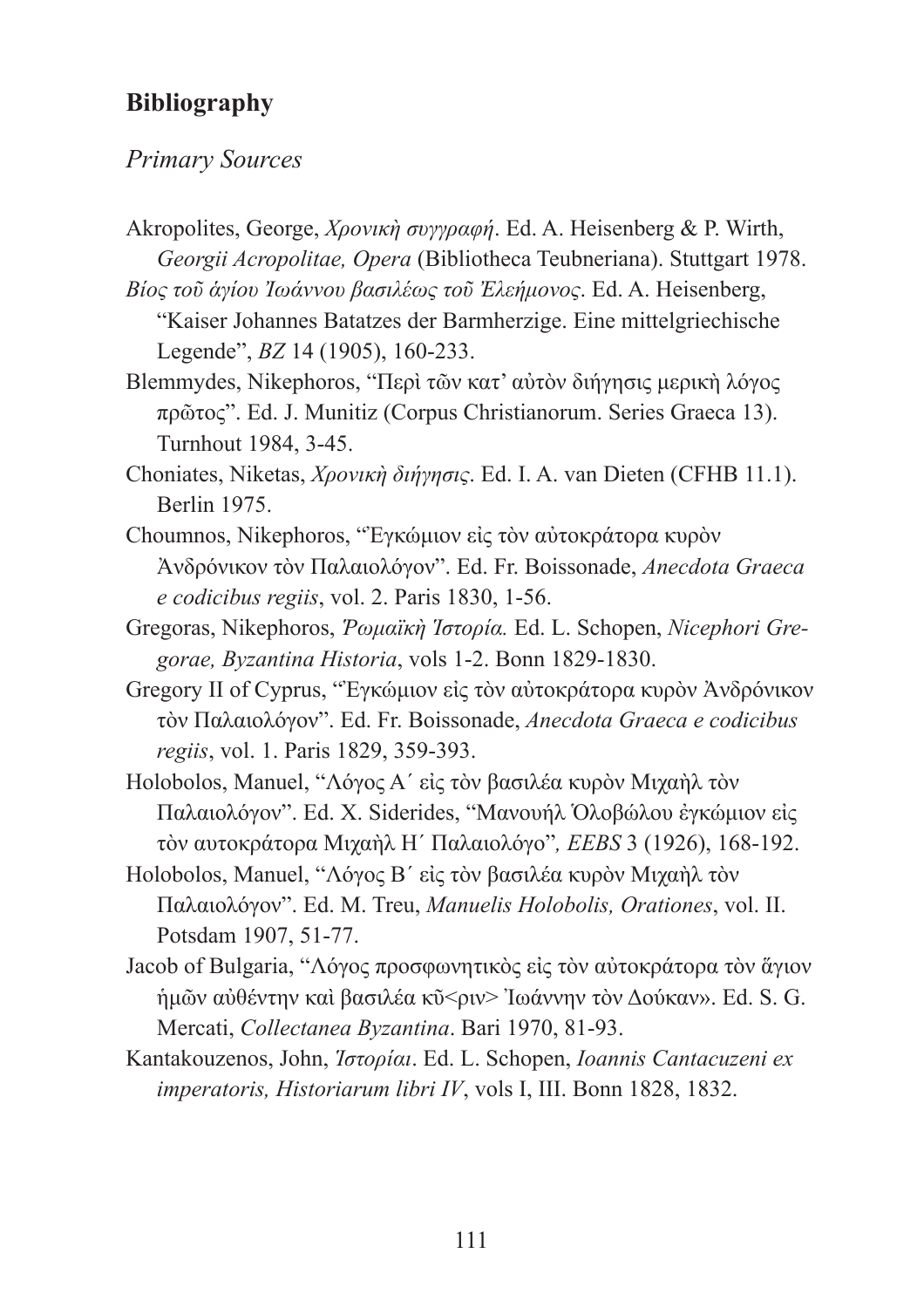- Lampenos, Nikolaos, "Λόγος ἐγκωμιαστικὸς εἰς τὸν κραταιὸν καὶ ἅγιον ἡμῶν αὐθέντην καὶ βασιλέα κῦρ Ἀνδρόνικον τὸν Παλαιολόγον". Εd. ǿ. Polemis, *Ὁ λόγιος ȃικόλαος ȁαμπηνὸς καὶ τὸ ἐγκώμιον αὐτοῦ εἰς τὸν Ἀνδρόνικον Β΄ Παλαιολόγον*. Athens 1992.
- Laskaris, Theodore II, "Έγκώμιον είς την μεγαλόπολιν Νίκαιαν". Ed. A. Tartaglia, *Theodorus II Lascaris, Opuscula Rhetorica* (Bibliotheca Teubneriana). München & Leipzig 2000, 68-84.
- Laskaris, Theodore II, "Ἐγκώμιον εἰς τὸν πατέρα αὐτοῦ τὸν ὑψηλότατον βασιλέα κυρὸν Ἰωάννην τὸν Δούκαν". Ed. A. Tartaglia, *Theodorus II Lascaris, Opuscula Rhetorica* (Bibliotheca Teubneriana). München & Leipzig 2000, 24-66.
- Metochites, Theodore, "Βασιλικὸς πρῶτος" & "Βασιλικὸς δεύτερος". Ed. ǿ. Polemis, *Ȃετοχίτης Θεόδωρος, Οἱ δύο βασιλικοὶ λόγοι*. Athens 2007.
- Pachymeres, George, *Συγγραφικαὶ ἱστορίαι*. Eds A. Failler & V. Laurent, *Georges Pachymérès, Relations historiques* (CFHB 24.1-3), vols 1-III. Paris 1984, 1999.
- Palaiologos, Michael VIII, "De vita sua". Ed. H. Grégoire, "Imperatoris Michaelis Palaeologi, De vita sua", *Byzantion* 29-30 (1959-1960), 447- 475.
- *Τὸ Χρονικὸν τοῦ Ȃορέως*. Ed P. Kalonaros, *Τὸ Χρονικὸν τοῦ Ȃορέως*, Αthens 1940.

### *Secondary Works*

- Angelou, A., 2013. "Subversion and Duplicity in the *Histories* of John Kantakouzenos", in D. Angelov & M. Saxby (eds), *Power and Subversion in Byzantium*. London, 263-279.
- Angelov, D. 2005. "Byzantine Ideological Reactions to the Latin Conquest of Constantinople", in Α. Laiou (ed.), *Urbs Capta. The Fourth Crusade and its Consequences*. Paris, 293-312.
- 2019. *The Byzantine Hellene: The Life of Emperor Theodore Laskaris and Byzantium in the Thirteenth Century*. New York.
- Angold, M. 1975. "Byzantine 'Nationalism' and the Nicaean Empire" *BMGS* 1, 49-70.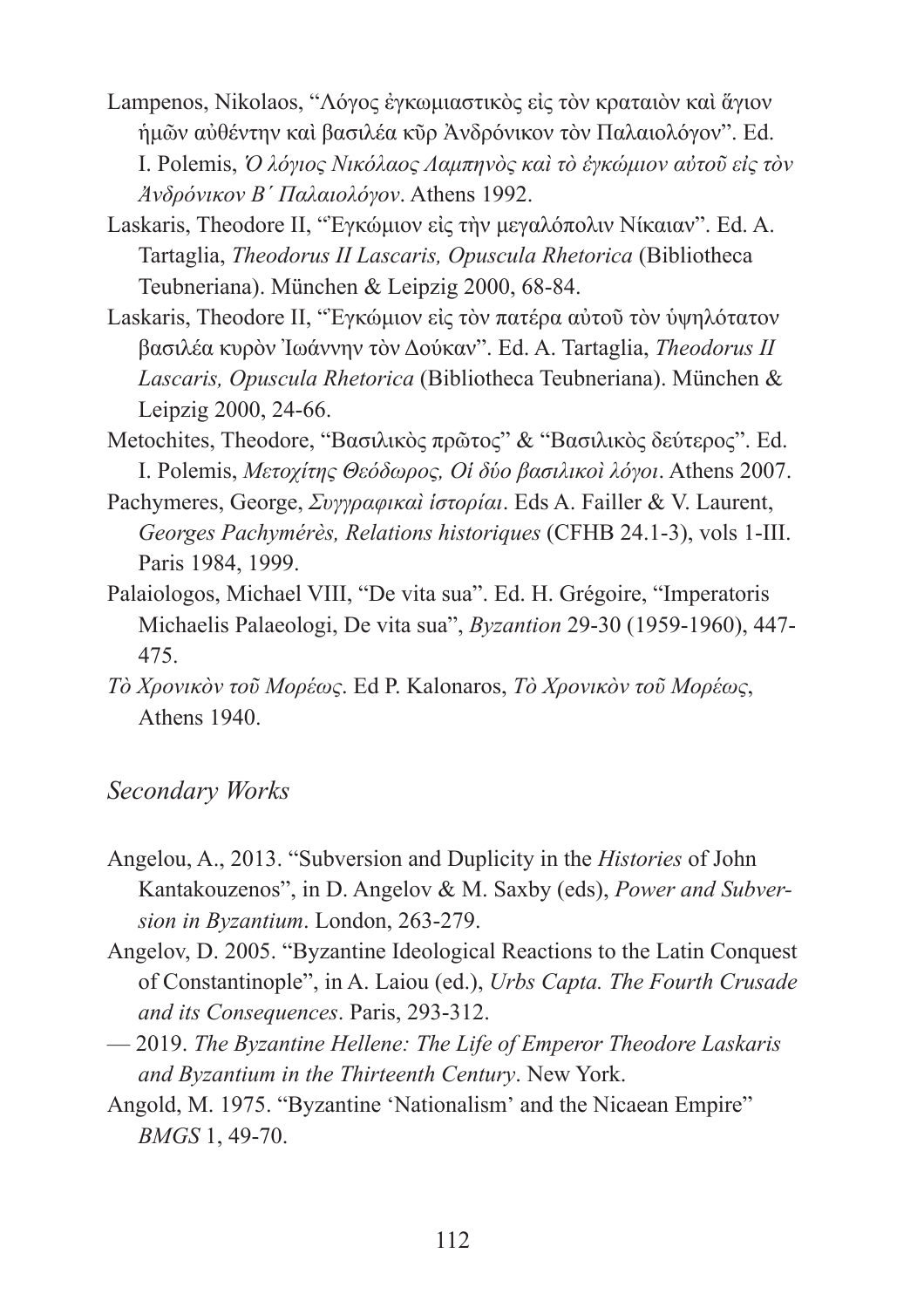- Beaton, R. 2007. "Antique nation? 'Hellenes' on the eve of Greek independence and in twelfth-century Byzantium" *BMGS* 31, 76-95.
- Chatzis, D. 2005. *Τὸ πρόσωπο τοῦ ȃέου Ἑλληνισμοῦ. Διαλέξεις καὶ δοκίμια.* Athens.
- Failler, A. 1980. "Signification du terme 'Dutikoi' dans l'histoire de Pachymère", in *Actes du XVe congrès international d' Etudes Byzantines*, *Athènes, Sept. 1976, IV Histoire, Communication*. Athènes, 114-120.
- Gounarides, P. 1986. "'Grecs', 'Hellènes' et 'Romains' dans l'état de Nicée", in V. Kremmydas, Ch. Maltezou & N. M. Panagiotakis (eds), Ἀφιέρωμα στὸν ȃίκο Σβορῶνο, vol. 1. Rethymno, 248-257.
- Kaldellis, A. 2017. "The Social Scope of Roman Identity in Byzantium: An Evidence-Based Approach" *Byzantina Symmeikta* 27, 173-210.

Kioussopoulou, T. 2000. "Identités byzantines", *Historein* 2, 135-142.

- 2013. *Οι «αόρατες» βυζαντινές πόλεις στον ελλαδικό χώρο (13ος-15ος αιώνας)*. Athens.
- Laiou, A. 1972. *Constantinople and the Latins: the Foreign Policy of Andronicus II 1282-1328*. Cambridge.
- 1974. "From 'Roman' to 'Hellene'", in N. M. Vaporis (ed.), *The Byzantine Fellowship Lectures at Hellenic College*, vol. I. Brookline, Massachusetts, 12-27.
- Malamut, É. 2014. "De l'empire des Romains à la nation des Hellènes. Évolution identitaire des Byzantins de la fin du XIe au XVe siècle", in *Nation et nations au Moyen Âge. Actes du XLIVe Congrès de la SHMESP*. Paris, 165-179.
- Mergiali, S. 2018. "Συλλογικές και εξατομικευμένες ταυτότητες βυζαντινών διανοουμένων στον απόηχο της δύσκολης επικαιρότητας του 14ου αιώνα", in Ο. Ȁατσιαρδή-Hering et al. (eds), *Έλλην, Ρωμηός, Γραικός. Συλλογικοί προσδιορισμοί και ταυτότητες*. Athens, 119-134.
- 2018b. "Το συλλογικό πορτρέτο του διανοούμενου στην Ȁωνσταντινούπολη την εποχή των Παλαιολόγων (1261-1453)", in A. Kontogiannopoulou (ed.), *Πόλεις και εξουσία στο Βυζάντιο κατά την εποχή των Παλαιολόγων (1261-1453)*. Athens, 59-108.
- Miller, W. 1908. *The Latins in the Levant: A History of Frankish Greece (1204-1566)*. New York.